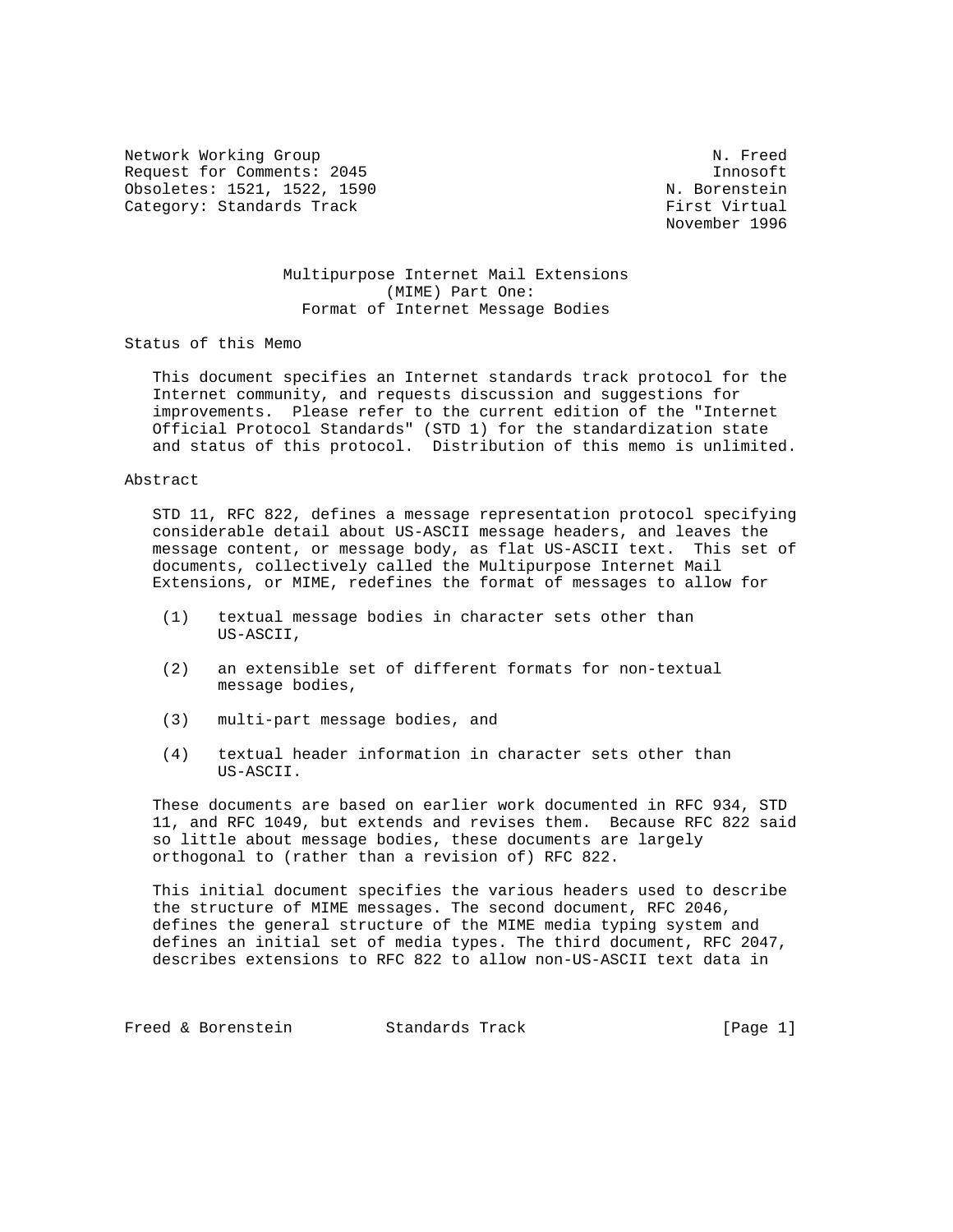Internet mail header fields. The fourth document, RFC 2048, specifies various IANA registration procedures for MIME-related facilities. The fifth and final document, RFC 2049, describes MIME conformance criteria as well as providing some illustrative examples of MIME message formats, acknowledgements, and the bibliography.

 These documents are revisions of RFCs 1521, 1522, and 1590, which themselves were revisions of RFCs 1341 and 1342. An appendix in RFC 2049 describes differences and changes from previous versions.

# Table of Contents

|                                                      | 3  |
|------------------------------------------------------|----|
| 2. Definitions, Conventions, and Generic BNF Grammar | 5  |
|                                                      | 5  |
|                                                      | 6  |
|                                                      | 6  |
|                                                      | 6  |
|                                                      | 7  |
|                                                      | 7  |
|                                                      | 7  |
|                                                      | 7  |
|                                                      | 7  |
|                                                      | 7  |
|                                                      | 8  |
| 4. MIME-Version Header Field                         | 8  |
| 5. Content-Type Header Field                         | 10 |
| 5.1 Syntax of the Content-Type Header Field          | 12 |
| 5.2 Content-Type Defaults                            | 14 |
| 6. Content-Transfer-Encoding Header Field            | 14 |
| 6.1 Content-Transfer-Encoding Syntax                 | 14 |
| 6.2 Content-Transfer-Encodings Semantics             | 15 |
| 6.3 New Content-Transfer-Encodings                   | 16 |
| 6.4 Interpretation and Use                           | 16 |
| 6.5 Translating Encodings                            | 18 |
| 6.6 Canonical Encoding Model                         | 19 |
| 6.7 Quoted-Printable Content-Transfer-Encoding       | 19 |
| 6.8 Base64 Content-Transfer-Encoding                 | 24 |
| 7. Content-ID Header Field                           | 26 |
| 8. Content-Description Header Field                  | 27 |
| 9. Additional MIME Header Fields                     | 27 |
|                                                      | 27 |
| 11. Security Considerations                          | 27 |
|                                                      | 28 |
|                                                      | 29 |

Freed & Borenstein Standards Track [Page 2]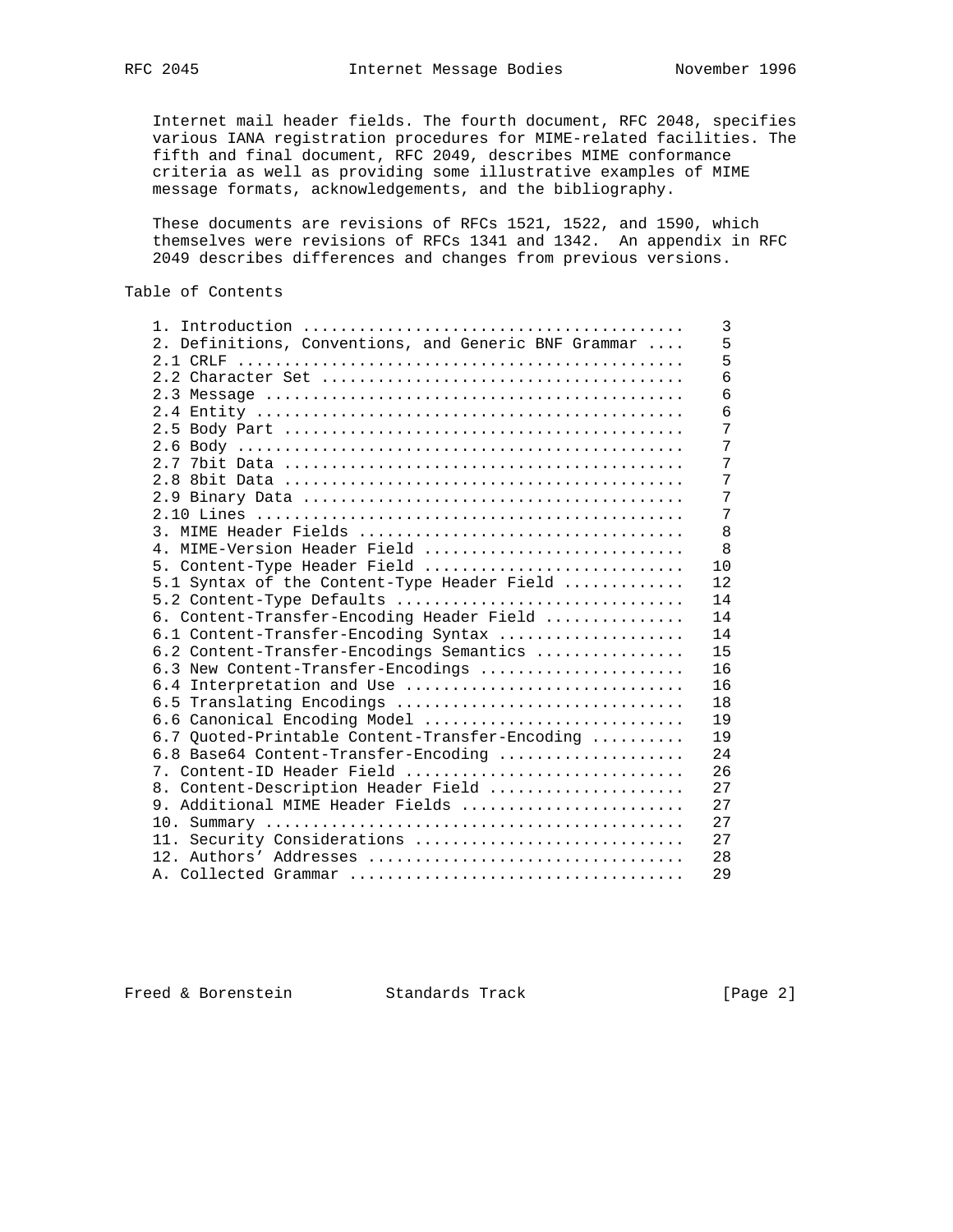## 1. Introduction

 Since its publication in 1982, RFC 822 has defined the standard format of textual mail messages on the Internet. Its success has been such that the RFC 822 format has been adopted, wholly or partially, well beyond the confines of the Internet and the Internet SMTP transport defined by RFC 821. As the format has seen wider use, a number of limitations have proven increasingly restrictive for the user community.

 RFC 822 was intended to specify a format for text messages. As such, non-text messages, such as multimedia messages that might include audio or images, are simply not mentioned. Even in the case of text, however, RFC 822 is inadequate for the needs of mail users whose languages require the use of character sets richer than US-ASCII. Since RFC 822 does not specify mechanisms for mail containing audio, video, Asian language text, or even text in most European languages, additional specifications are needed.

 One of the notable limitations of RFC 821/822 based mail systems is the fact that they limit the contents of electronic mail messages to relatively short lines (e.g. 1000 characters or less [RFC-821]) of 7bit US-ASCII. This forces users to convert any non-textual data that they may wish to send into seven-bit bytes representable as printable US-ASCII characters before invoking a local mail UA (User Agent, a program with which human users send and receive mail). Examples of such encodings currently used in the Internet include pure hexadecimal, uuencode, the 3-in-4 base 64 scheme specified in RFC 1421, the Andrew Toolkit Representation [ATK], and many others.

 The limitations of RFC 822 mail become even more apparent as gateways are designed to allow for the exchange of mail messages between RFC 822 hosts and X.400 hosts. X.400 [X400] specifies mechanisms for the inclusion of non-textual material within electronic mail messages. The current standards for the mapping of X.400 messages to RFC 822 messages specify either that X.400 non-textual material must be converted to (not encoded in) IA5Text format, or that they must be discarded, notifying the RFC 822 user that discarding has occurred. This is clearly undesirable, as information that a user may wish to receive is lost. Even though a user agent may not have the capability of dealing with the non-textual material, the user might have some mechanism external to the UA that can extract useful information from the material. Moreover, it does not allow for the fact that the message may eventually be gatewayed back into an X.400 message handling system (i.e., the X.400 message is "tunneled" through Internet mail), where the non-textual information would definitely become useful again.

Freed & Borenstein Standards Track [Page 3]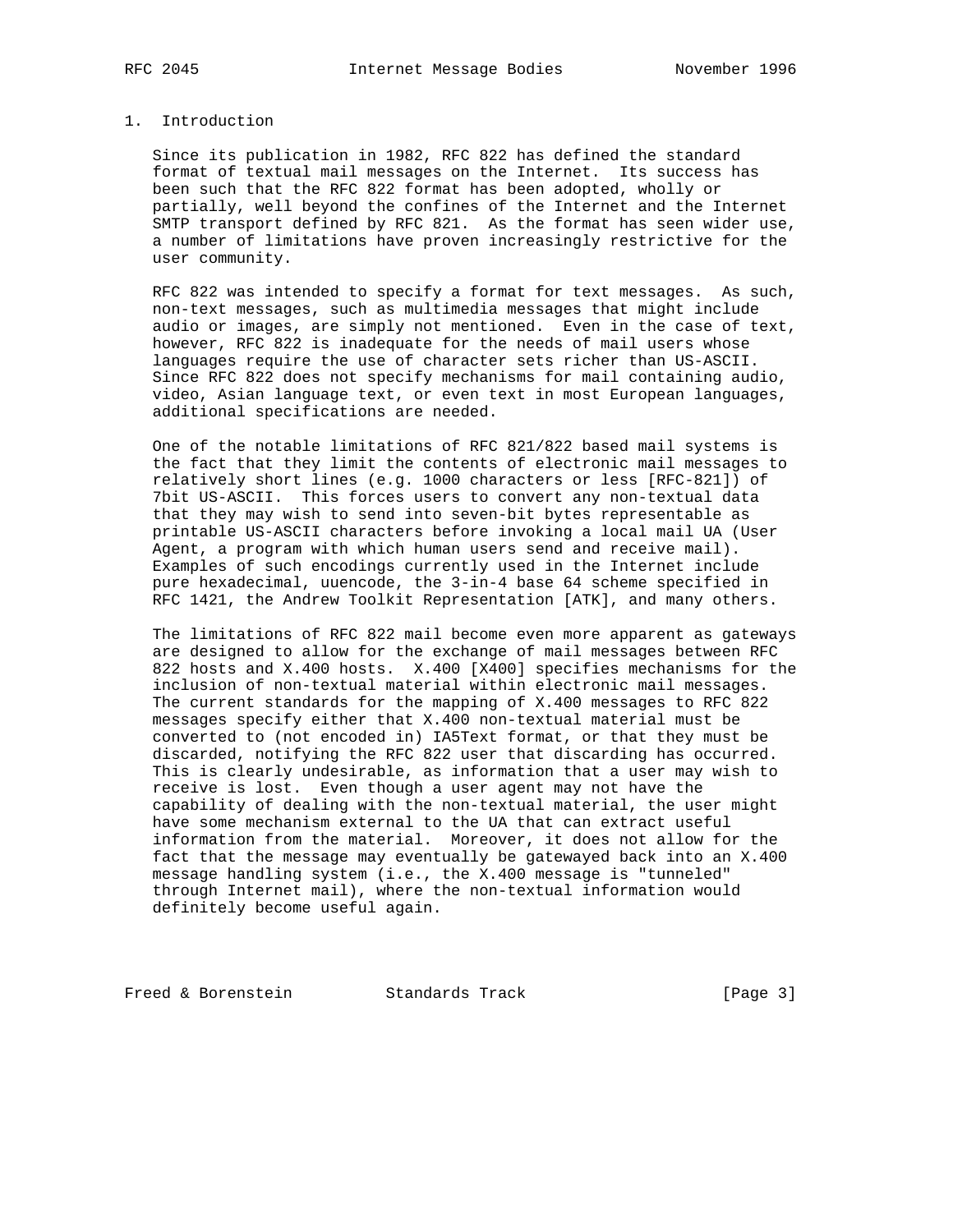This document describes several mechanisms that combine to solve most of these problems without introducing any serious incompatibilities with the existing world of RFC 822 mail. In particular, it describes:

- (1) A MIME-Version header field, which uses a version number to declare a message to be conformant with MIME and allows mail processing agents to distinguish between such messages and those generated by older or non-conformant software, which are presumed to lack such a field.
- (2) A Content-Type header field, generalized from RFC 1049, which can be used to specify the media type and subtype of data in the body of a message and to fully specify the native representation (canonical form) of such data.
- (3) A Content-Transfer-Encoding header field, which can be used to specify both the encoding transformation that was applied to the body and the domain of the result. Encoding transformations other than the identity transformation are usually applied to data in order to allow it to pass through mail transport mechanisms which may have data or character set limitations.
- (4) Two additional header fields that can be used to further describe the data in a body, the Content-ID and Content-Description header fields.

 All of the header fields defined in this document are subject to the general syntactic rules for header fields specified in RFC 822. In particular, all of these header fields except for Content-Disposition can include RFC 822 comments, which have no semantic content and should be ignored during MIME processing.

 Finally, to specify and promote interoperability, RFC 2049 provides a basic applicability statement for a subset of the above mechanisms that defines a minimal level of "conformance" with this document.

 HISTORICAL NOTE: Several of the mechanisms described in this set of documents may seem somewhat strange or even baroque at first reading. It is important to note that compatibility with existing standards AND robustness across existing practice were two of the highest priorities of the working group that developed this set of documents. In particular, compatibility was always favored over elegance.

Freed & Borenstein Standards Track [Page 4]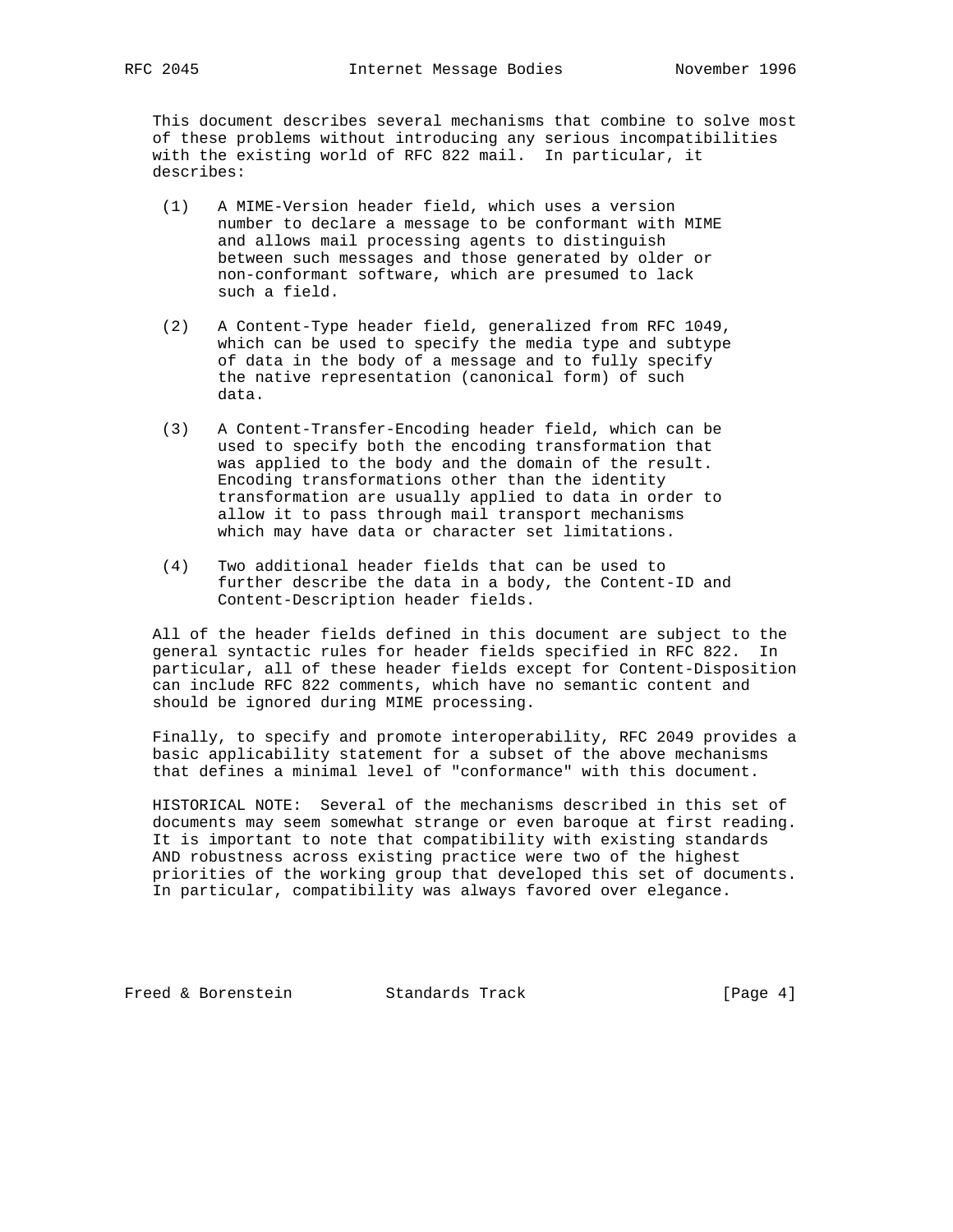Please refer to the current edition of the "Internet Official Protocol Standards" for the standardization state and status of this protocol. RFC 822 and STD 3, RFC 1123 also provide essential background for MIME since no conforming implementation of MIME can violate them. In addition, several other informational RFC documents will be of interest to the MIME implementor, in particular RFC 1344, RFC 1345, and RFC 1524.

2. Definitions, Conventions, and Generic BNF Grammar

 Although the mechanisms specified in this set of documents are all described in prose, most are also described formally in the augmented BNF notation of RFC 822. Implementors will need to be familiar with this notation in order to understand this set of documents, and are referred to RFC 822 for a complete explanation of the augmented BNF notation.

 Some of the augmented BNF in this set of documents makes named references to syntax rules defined in RFC 822. A complete formal grammar, then, is obtained by combining the collected grammar appendices in each document in this set with the BNF of RFC 822 plus the modifications to RFC 822 defined in RFC 1123 (which specifically changes the syntax for 'return', 'date' and 'mailbox').

 All numeric and octet values are given in decimal notation in this set of documents. All media type values, subtype values, and parameter names as defined are case-insensitive. However, parameter values are case-sensitive unless otherwise specified for the specific parameter.

 FORMATTING NOTE: Notes, such at this one, provide additional nonessential information which may be skipped by the reader without missing anything essential. The primary purpose of these non essential notes is to convey information about the rationale of this set of documents, or to place these documents in the proper historical or evolutionary context. Such information may in particular be skipped by those who are focused entirely on building a conformant implementation, but may be of use to those who wish to understand why certain design choices were made.

#### 2.1. CRLF

 The term CRLF, in this set of documents, refers to the sequence of octets corresponding to the two US-ASCII characters CR (decimal value 13) and LF (decimal value 10) which, taken together, in this order, denote a line break in RFC 822 mail.

Freed & Borenstein Standards Track [Page 5]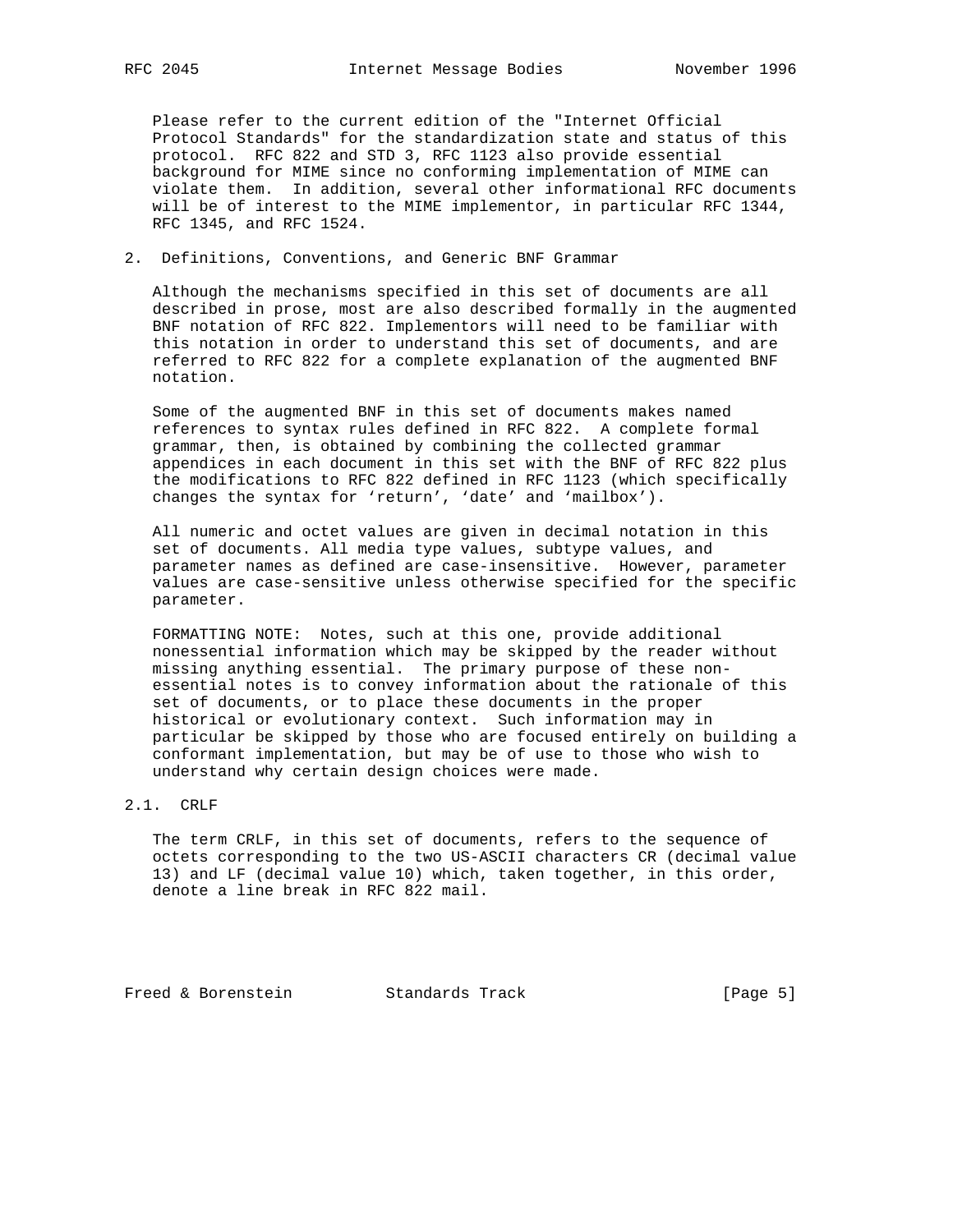## 2.2. Character Set

 The term "character set" is used in MIME to refer to a method of converting a sequence of octets into a sequence of characters. Note that unconditional and unambiguous conversion in the other direction is not required, in that not all characters may be representable by a given character set and a character set may provide more than one sequence of octets to represent a particular sequence of characters.

 This definition is intended to allow various kinds of character encodings, from simple single-table mappings such as US-ASCII to complex table switching methods such as those that use ISO 2022's techniques, to be used as character sets. However, the definition associated with a MIME character set name must fully specify the mapping to be performed. In particular, use of external profiling information to determine the exact mapping is not permitted.

 NOTE: The term "character set" was originally to describe such straightforward schemes as US-ASCII and ISO-8859-1 which have a simple one-to-one mapping from single octets to single characters. Multi-octet coded character sets and switching techniques make the situation more complex. For example, some communities use the term "character encoding" for what MIME calls a "character set", while using the phrase "coded character set" to denote an abstract mapping from integers (not octets) to characters.

## 2.3. Message

 The term "message", when not further qualified, means either a (complete or "top-level") RFC 822 message being transferred on a network, or a message encapsulated in a body of type "message/rfc822" or "message/partial".

## 2.4. Entity

 The term "entity", refers specifically to the MIME-defined header fields and contents of either a message or one of the parts in the body of a multipart entity. The specification of such entities is the essence of MIME. Since the contents of an entity are often called the "body", it makes sense to speak about the body of an entity. Any sort of field may be present in the header of an entity, but only those fields whose names begin with "content-" actually have any MIME-related meaning. Note that this does NOT imply thay they have no meaning at all -- an entity that is also a message has non- MIME header fields whose meanings are defined by RFC 822.

Freed & Borenstein Standards Track [Page 6]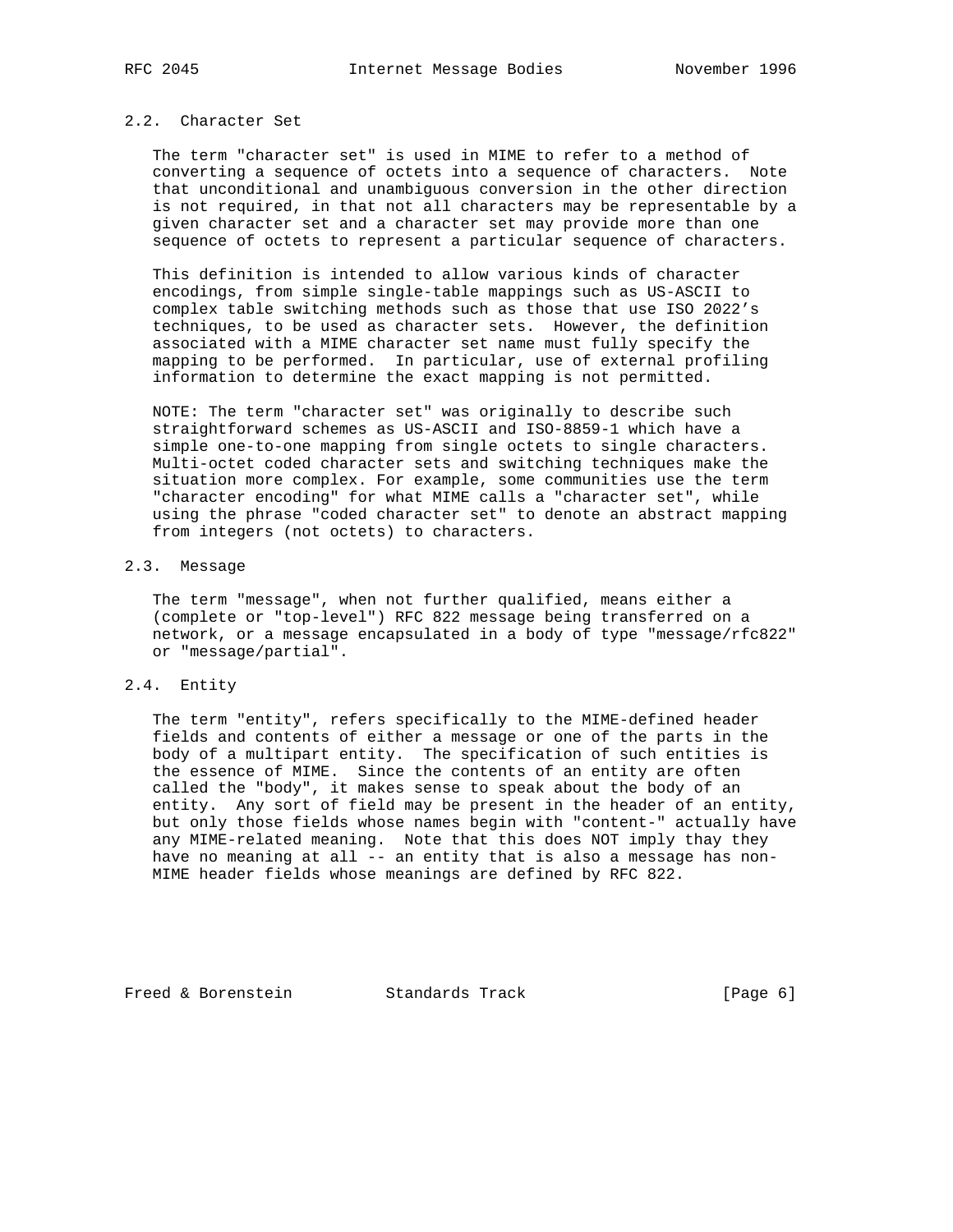## 2.5. Body Part

 The term "body part" refers to an entity inside of a multipart entity.

## 2.6. Body

 The term "body", when not further qualified, means the body of an entity, that is, the body of either a message or of a body part.

 NOTE: The previous four definitions are clearly circular. This is unavoidable, since the overall structure of a MIME message is indeed recursive.

# 2.7. 7bit Data

 "7bit data" refers to data that is all represented as relatively short lines with 998 octets or less between CRLF line separation sequences [RFC-821]. No octets with decimal values greater than 127 are allowed and neither are NULs (octets with decimal value 0). CR (decimal value 13) and LF (decimal value 10) octets only occur as part of CRLF line separation sequences.

## 2.8. 8bit Data

 "8bit data" refers to data that is all represented as relatively short lines with 998 octets or less between CRLF line separation sequences [RFC-821]), but octets with decimal values greater than 127 may be used. As with "7bit data" CR and LF octets only occur as part of CRLF line separation sequences and no NULs are allowed.

#### 2.9. Binary Data

 "Binary data" refers to data where any sequence of octets whatsoever is allowed.

# 2.10. Lines

 "Lines" are defined as sequences of octets separated by a CRLF sequences. This is consistent with both RFC 821 and RFC 822. "Lines" only refers to a unit of data in a message, which may or may not correspond to something that is actually displayed by a user agent.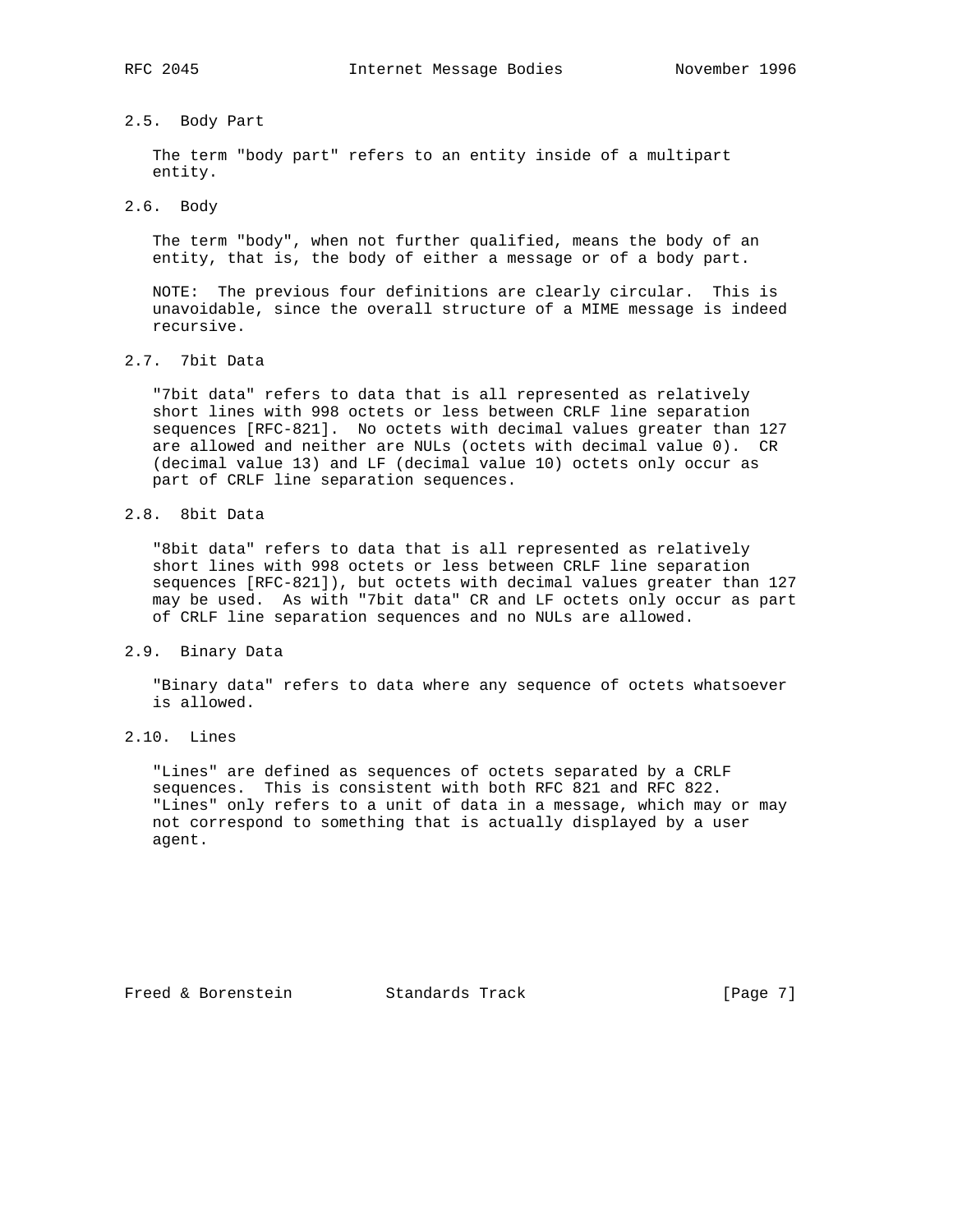3. MIME Header Fields

 MIME defines a number of new RFC 822 header fields that are used to describe the content of a MIME entity. These header fields occur in at least two contexts:

- (1) As part of a regular RFC 822 message header.
- (2) In a MIME body part header within a multipart construct.

The formal definition of these header fields is as follows:

 entity-headers := [ content CRLF ] [ encoding CRLF ] [ id CRLF ] [ description CRLF ] \*( MIME-extension-field CRLF ) MIME-message-headers := entity-headers fields version CRLF ; The ordering of the header ; fields implied by this BNF ; definition should be ignored. MIME-part-headers := entity-headers [ fields ] ; Any field not beginning with ; "content-" can have no defined ; meaning and may be ignored. ; The ordering of the header ; fields implied by this BNF ; definition should be ignored.

 The syntax of the various specific MIME header fields will be described in the following sections.

4. MIME-Version Header Field

 Since RFC 822 was published in 1982, there has really been only one format standard for Internet messages, and there has been little perceived need to declare the format standard in use. This document is an independent specification that complements RFC 822. Although the extensions in this document have been defined in such a way as to be compatible with RFC 822, there are still circumstances in which it might be desirable for a mail-processing agent to know whether a message was composed with the new standard in mind.

Freed & Borenstein Standards Track [Page 8]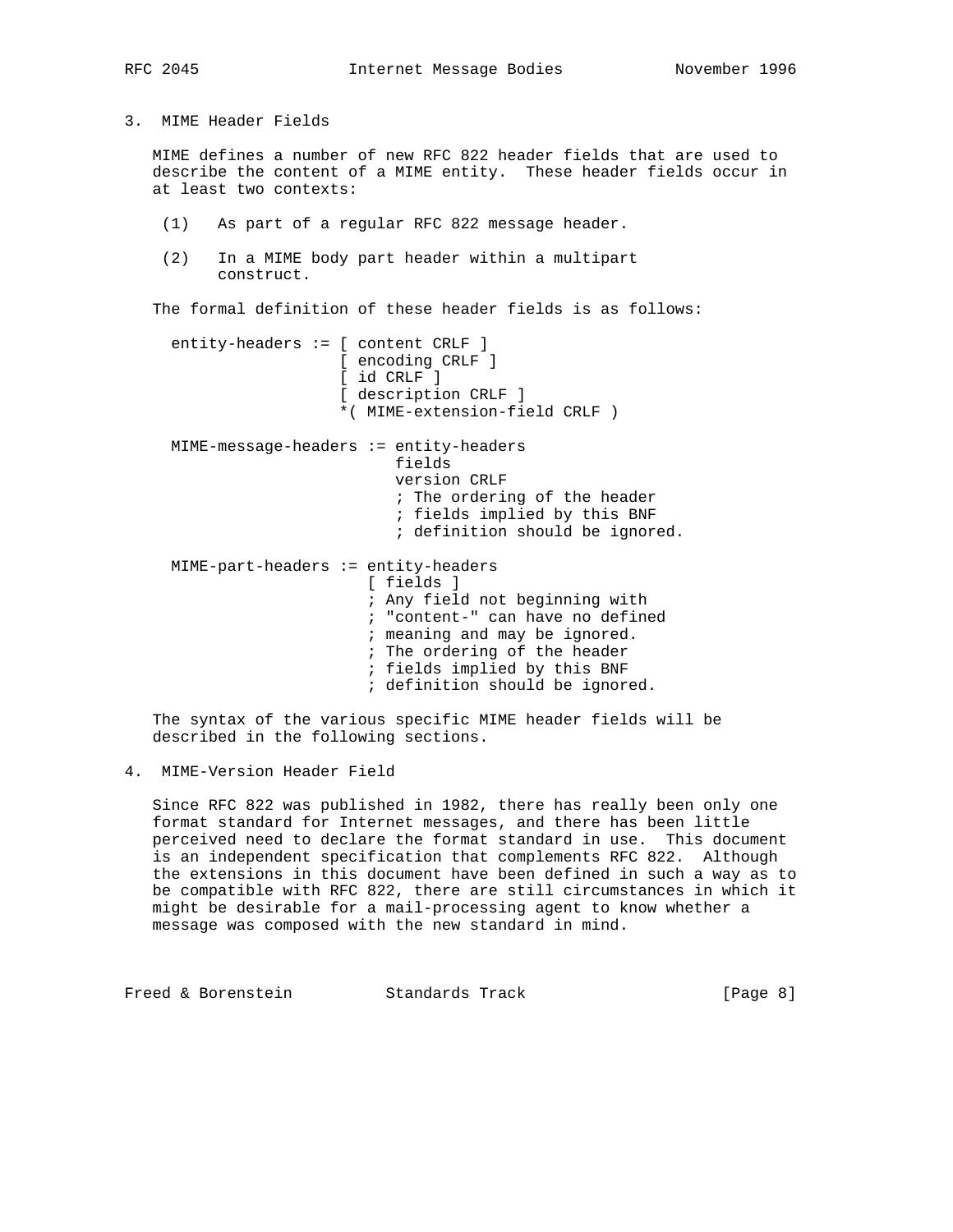Therefore, this document defines a new header field, "MIME-Version", which is to be used to declare the version of the Internet message body format standard in use.

 Messages composed in accordance with this document MUST include such a header field, with the following verbatim text:

MIME-Version: 1.0

 The presence of this header field is an assertion that the message has been composed in compliance with this document.

 Since it is possible that a future document might extend the message format standard again, a formal BNF is given for the content of the MIME-Version field:

version := "MIME-Version" ":" 1\*DIGIT "." 1\*DIGIT

 Thus, future format specifiers, which might replace or extend "1.0", are constrained to be two integer fields, separated by a period. If a message is received with a MIME-version value other than "1.0", it cannot be assumed to conform with this document.

 Note that the MIME-Version header field is required at the top level of a message. It is not required for each body part of a multipart entity. It is required for the embedded headers of a body of type "message/rfc822" or "message/partial" if and only if the embedded message is itself claimed to be MIME-conformant.

 It is not possible to fully specify how a mail reader that conforms with MIME as defined in this document should treat a message that might arrive in the future with some value of MIME-Version other than "1.0".

 It is also worth noting that version control for specific media types is not accomplished using the MIME-Version mechanism. In particular, some formats (such as application/postscript) have version numbering conventions that are internal to the media format. Where such conventions exist, MIME does nothing to supersede them. Where no such conventions exist, a MIME media type might use a "version" parameter in the content-type field if necessary.

Freed & Borenstein Standards Track [Page 9]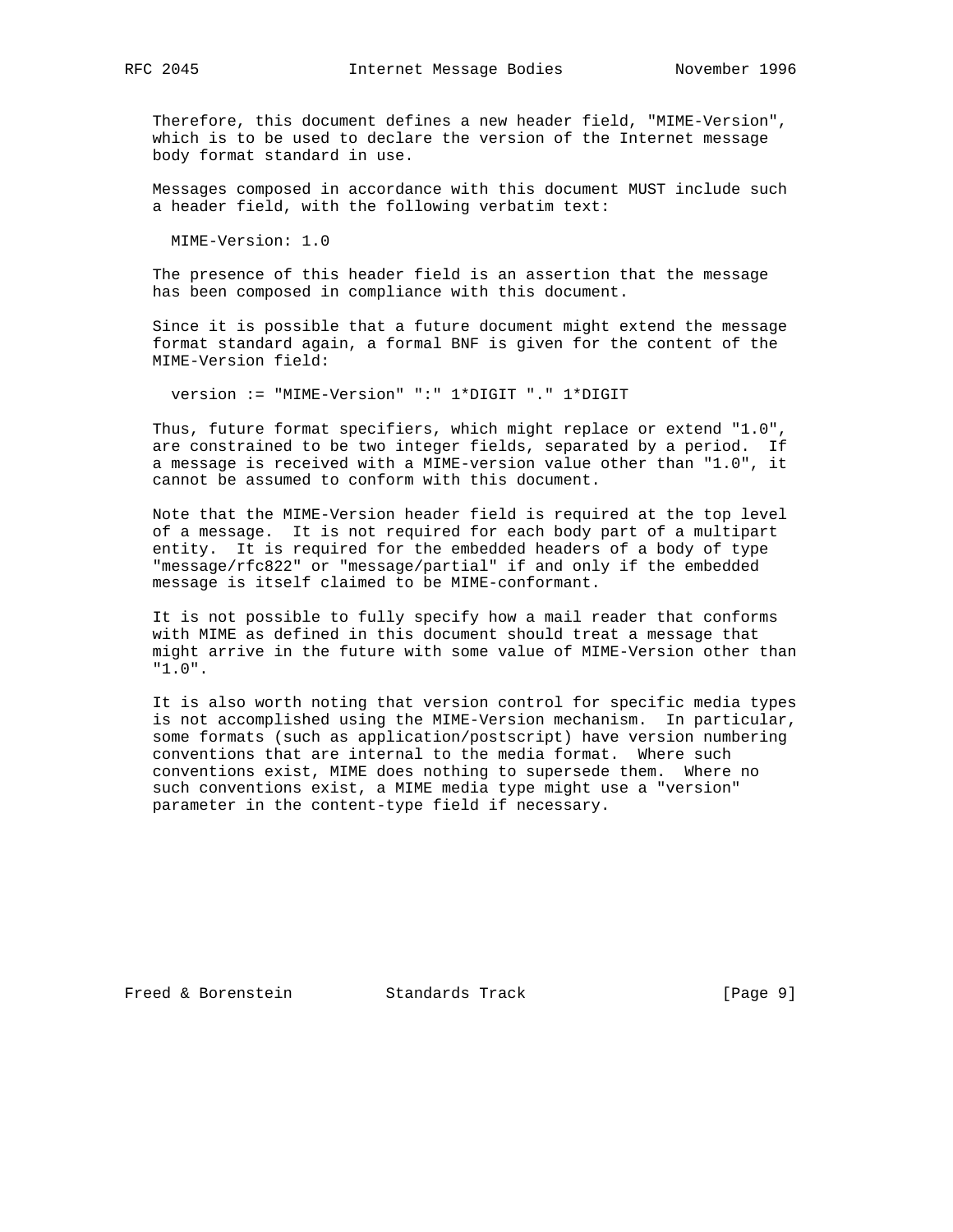NOTE TO IMPLEMENTORS: When checking MIME-Version values any RFC 822 comment strings that are present must be ignored. In particular, the following four MIME-Version fields are equivalent:

 MIME-Version: 1.0 MIME-Version: 1.0 (produced by MetaSend Vx.x) MIME-Version: (produced by MetaSend Vx.x) 1.0 MIME-Version: 1.(produced by MetaSend Vx.x)0

 In the absence of a MIME-Version field, a receiving mail user agent (whether conforming to MIME requirements or not) may optionally choose to interpret the body of the message according to local conventions. Many such conventions are currently in use and it should be noted that in practice non-MIME messages can contain just about anything.

 It is impossible to be certain that a non-MIME mail message is actually plain text in the US-ASCII character set since it might well be a message that, using some set of nonstandard local conventions that predate MIME, includes text in another character set or non textual data presented in a manner that cannot be automatically recognized (e.g., a uuencoded compressed UNIX tar file).

5. Content-Type Header Field

 The purpose of the Content-Type field is to describe the data contained in the body fully enough that the receiving user agent can pick an appropriate agent or mechanism to present the data to the user, or otherwise deal with the data in an appropriate manner. The value in this field is called a media type.

 HISTORICAL NOTE: The Content-Type header field was first defined in RFC 1049. RFC 1049 used a simpler and less powerful syntax, but one that is largely compatible with the mechanism given here.

 The Content-Type header field specifies the nature of the data in the body of an entity by giving media type and subtype identifiers, and by providing auxiliary information that may be required for certain media types. After the media type and subtype names, the remainder of the header field is simply a set of parameters, specified in an attribute=value notation. The ordering of parameters is not significant.

Freed & Borenstein Standards Track [Page 10]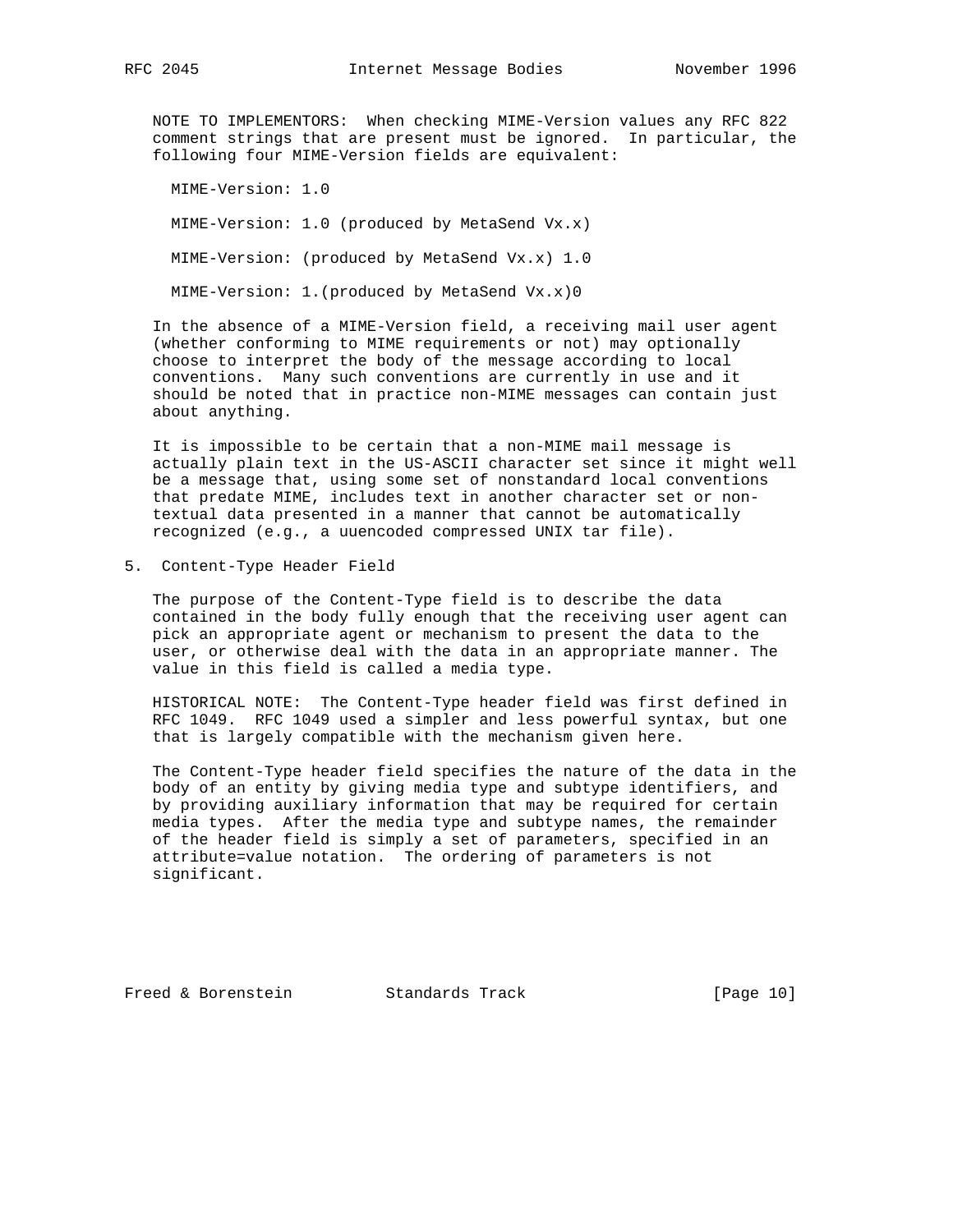In general, the top-level media type is used to declare the general type of data, while the subtype specifies a specific format for that type of data. Thus, a media type of "image/xyz" is enough to tell a user agent that the data is an image, even if the user agent has no knowledge of the specific image format "xyz". Such information can be used, for example, to decide whether or not to show a user the raw data from an unrecognized subtype -- such an action might be reasonable for unrecognized subtypes of text, but not for unrecognized subtypes of image or audio. For this reason, registered subtypes of text, image, audio, and video should not contain embedded information that is really of a different type. Such compound formats should be represented using the "multipart" or "application" types.

 Parameters are modifiers of the media subtype, and as such do not fundamentally affect the nature of the content. The set of meaningful parameters depends on the media type and subtype. Most parameters are associated with a single specific subtype. However, a given top-level media type may define parameters which are applicable to any subtype of that type. Parameters may be required by their defining content type or subtype or they may be optional. MIME implementations must ignore any parameters whose names they do not recognize.

 For example, the "charset" parameter is applicable to any subtype of "text", while the "boundary" parameter is required for any subtype of the "multipart" media type.

 There are NO globally-meaningful parameters that apply to all media types. Truly global mechanisms are best addressed, in the MIME model, by the definition of additional Content-\* header fields.

 An initial set of seven top-level media types is defined in RFC 2046. Five of these are discrete types whose content is essentially opaque as far as MIME processing is concerned. The remaining two are composite types whose contents require additional handling by MIME processors.

 This set of top-level media types is intended to be substantially complete. It is expected that additions to the larger set of supported types can generally be accomplished by the creation of new subtypes of these initial types. In the future, more top-level types may be defined only by a standards-track extension to this standard. If another top-level type is to be used for any reason, it must be given a name starting with "X-" to indicate its non-standard status and to avoid a potential conflict with a future official name.

Freed & Borenstein Standards Track [Page 11]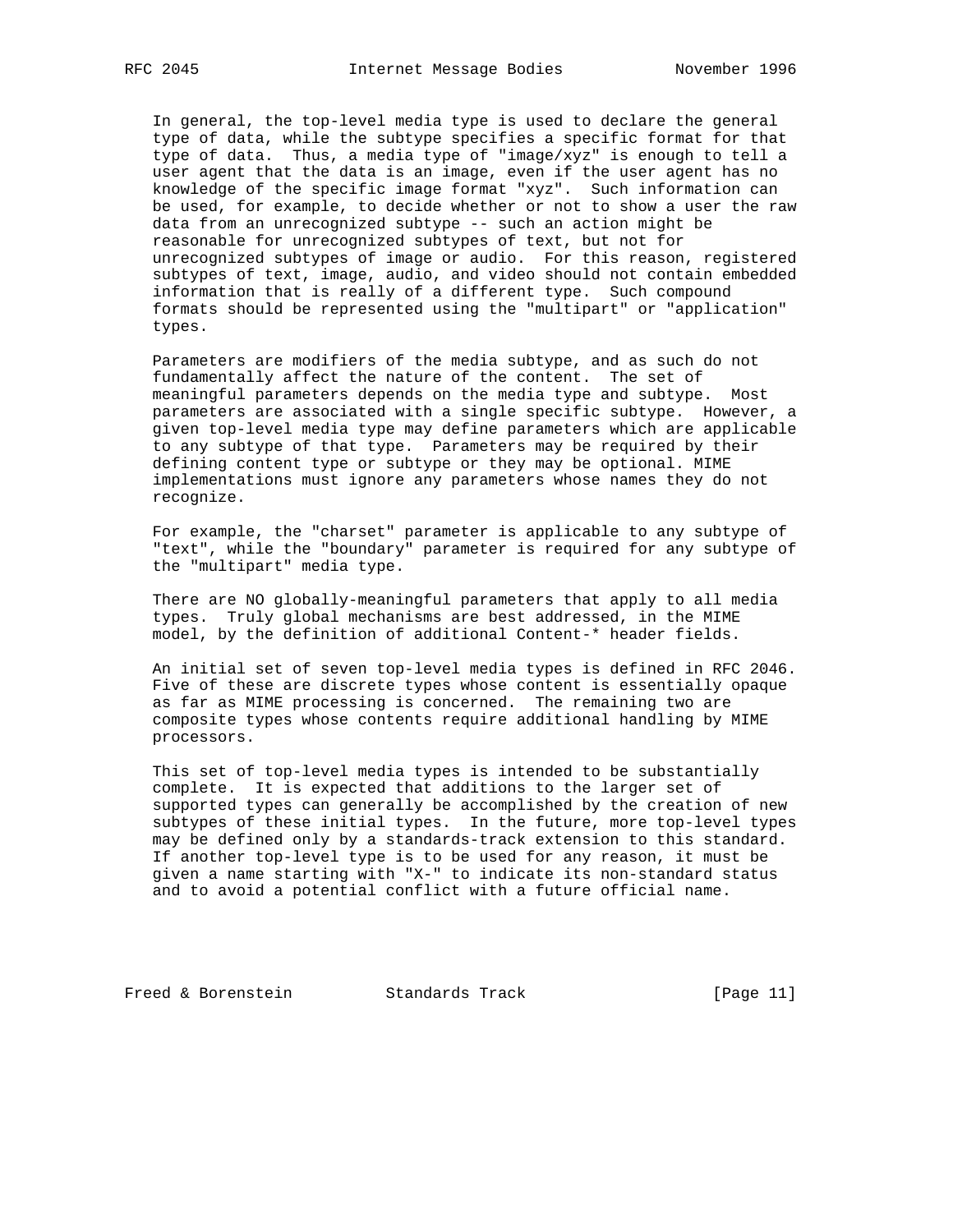5.1. Syntax of the Content-Type Header Field In the Augmented BNF notation of RFC 822, a Content-Type header field value is defined as follows: content := "Content-Type" ":" type "/" subtype \*(";" parameter) ; Matching of media type and subtype ; is ALWAYS case-insensitive. type := discrete-type / composite-type discrete-type := "text" / "image" / "audio" / "video" / "application" / extension-token composite-type := "message" / "multipart" / extension-token extension-token := ietf-token / x-token ietf-token := <An extension token defined by a standards-track RFC and registered with IANA.> x-token := <The two characters "X-" or "x-" followed, with no intervening white space, by any token> subtype := extension-token / iana-token iana-token := <A publicly-defined extension token. Tokens of this form must be registered with IANA as specified in RFC 2048.> parameter := attribute "=" value attribute := token ; Matching of attributes ; is ALWAYS case-insensitive. value := token / quoted-string token := 1\*<any (US-ASCII) CHAR except SPACE, CTLs, or tspecials> tspecials :=  $"(" / ")" / " < " / " >" / "@" /$  "," / ";" / ":" / "\" / <"> "/" / "[" / "]" / "?" / "=" ; Must be in quoted-string, ; to use within parameter values

Freed & Borenstein Standards Track [Page 12]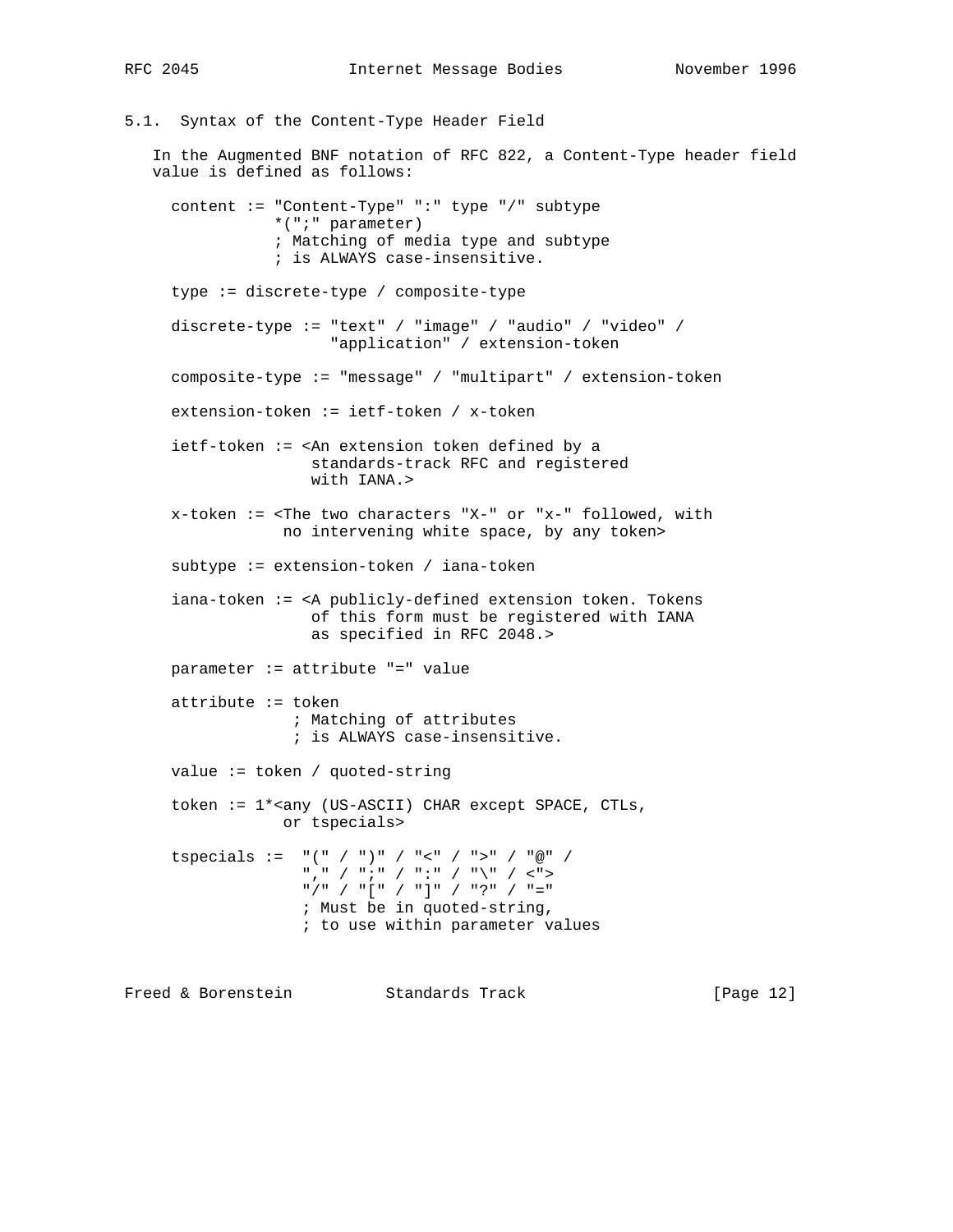Note that the definition of "tspecials" is the same as the RFC 822 definition of "specials" with the addition of the three characters "/", "?", and "=", and the removal of ".".

 Note also that a subtype specification is MANDATORY -- it may not be omitted from a Content-Type header field. As such, there are no default subtypes.

 The type, subtype, and parameter names are not case sensitive. For example, TEXT, Text, and TeXt are all equivalent top-level media types. Parameter values are normally case sensitive, but sometimes are interpreted in a case-insensitive fashion, depending on the intended use. (For example, multipart boundaries are case-sensitive, but the "access-type" parameter for message/External-body is not case-sensitive.)

 Note that the value of a quoted string parameter does not include the quotes. That is, the quotation marks in a quoted-string are not a part of the value of the parameter, but are merely used to delimit that parameter value. In addition, comments are allowed in accordance with RFC 822 rules for structured header fields. Thus the following two forms

Content-type: text/plain; charset=us-ascii (Plain text)

Content-type: text/plain; charset="us-ascii"

are completely equivalent.

 Beyond this syntax, the only syntactic constraint on the definition of subtype names is the desire that their uses must not conflict. That is, it would be undesirable to have two different communities using "Content-Type: application/foobar" to mean two different things. The process of defining new media subtypes, then, is not intended to be a mechanism for imposing restrictions, but simply a mechanism for publicizing their definition and usage. There are, therefore, two acceptable mechanisms for defining new media subtypes:

- (1) Private values (starting with "X-") may be defined bilaterally between two cooperating agents without outside registration or standardization. Such values cannot be registered or standardized.
- (2) New standard values should be registered with IANA as described in RFC 2048.

 The second document in this set, RFC 2046, defines the initial set of media types for MIME.

Freed & Borenstein Standards Track [Page 13]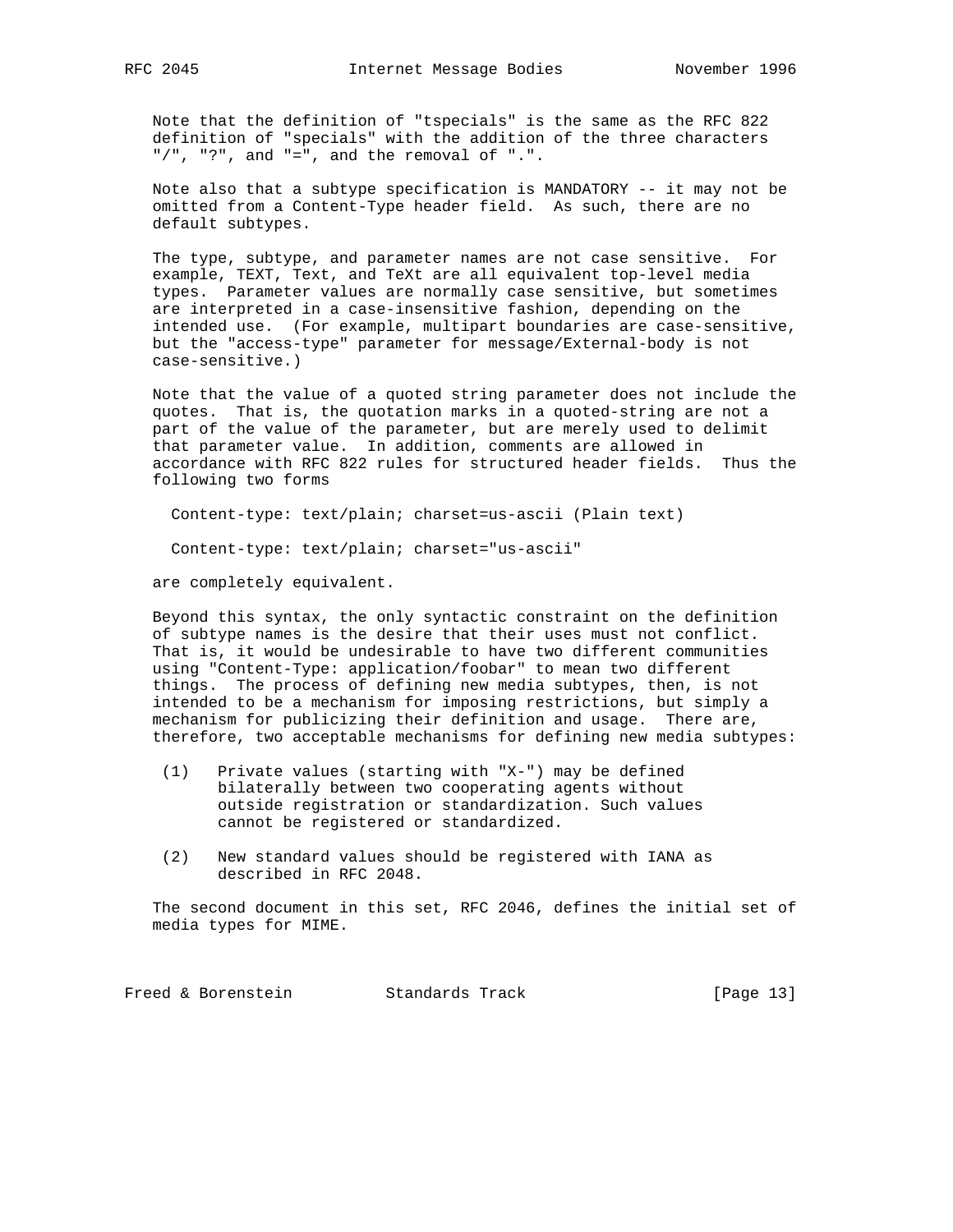#### 5.2. Content-Type Defaults

 Default RFC 822 messages without a MIME Content-Type header are taken by this protocol to be plain text in the US-ASCII character set, which can be explicitly specified as:

Content-type: text/plain; charset=us-ascii

 This default is assumed if no Content-Type header field is specified. It is also recommend that this default be assumed when a syntactically invalid Content-Type header field is encountered. In the presence of a MIME-Version header field and the absence of any Content-Type header field, a receiving User Agent can also assume that plain US-ASCII text was the sender's intent. Plain US-ASCII text may still be assumed in the absence of a MIME-Version or the presence of an syntactically invalid Content-Type header field, but the sender's intent might have been otherwise.

6. Content-Transfer-Encoding Header Field

 Many media types which could be usefully transported via email are represented, in their "natural" format, as 8bit character or binary data. Such data cannot be transmitted over some transfer protocols. For example, RFC 821 (SMTP) restricts mail messages to 7bit US-ASCII data with lines no longer than 1000 characters including any trailing CRLF line separator.

 It is necessary, therefore, to define a standard mechanism for encoding such data into a 7bit short line format. Proper labelling of unencoded material in less restrictive formats for direct use over less restrictive transports is also desireable. This document specifies that such encodings will be indicated by a new "Content- Transfer-Encoding" header field. This field has not been defined by any previous standard.

## 6.1. Content-Transfer-Encoding Syntax

 The Content-Transfer-Encoding field's value is a single token specifying the type of encoding, as enumerated below. Formally:

encoding := "Content-Transfer-Encoding" ":" mechanism

 mechanism := "7bit" / "8bit" / "binary" / "quoted-printable" / "base64" / ietf-token / x-token

 These values are not case sensitive -- Base64 and BASE64 and bAsE64 are all equivalent. An encoding type of 7BIT requires that the body

Freed & Borenstein Standards Track [Page 14]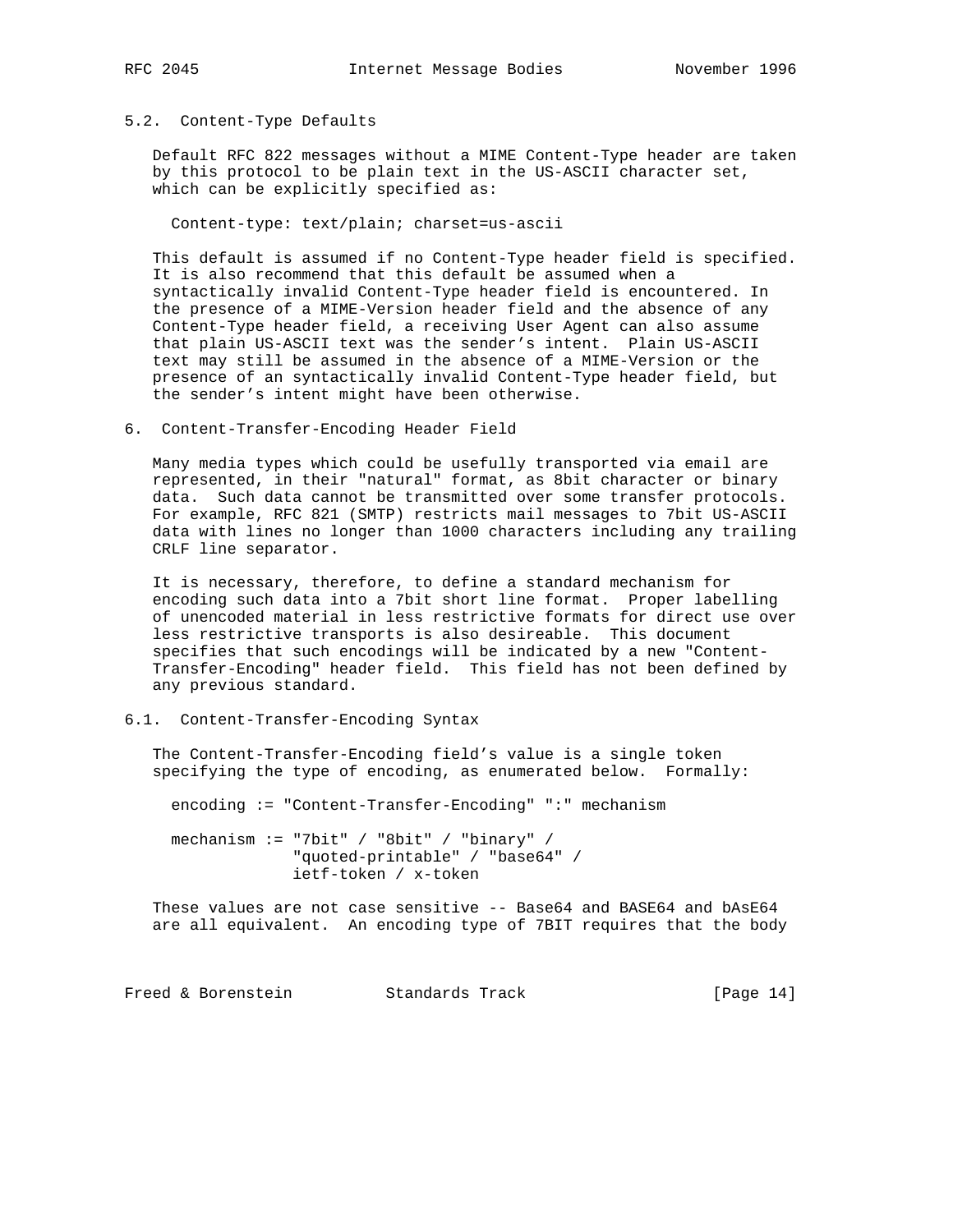is already in a 7bit mail-ready representation. This is the default value -- that is, "Content-Transfer-Encoding: 7BIT" is assumed if the Content-Transfer-Encoding header field is not present.

## 6.2. Content-Transfer-Encodings Semantics

 This single Content-Transfer-Encoding token actually provides two pieces of information. It specifies what sort of encoding transformation the body was subjected to and hence what decoding operation must be used to restore it to its original form, and it specifies what the domain of the result is.

 The transformation part of any Content-Transfer-Encodings specifies, either explicitly or implicitly, a single, well-defined decoding algorithm, which for any sequence of encoded octets either transforms it to the original sequence of octets which was encoded, or shows that it is illegal as an encoded sequence. Content-Transfer- Encodings transformations never depend on any additional external profile information for proper operation. Note that while decoders must produce a single, well-defined output for a valid encoding no such restrictions exist for encoders: Encoding a given sequence of octets to different, equivalent encoded sequences is perfectly legal.

 Three transformations are currently defined: identity, the "quoted printable" encoding, and the "base64" encoding. The domains are "binary", "8bit" and "7bit".

 The Content-Transfer-Encoding values "7bit", "8bit", and "binary" all mean that the identity (i.e. NO) encoding transformation has been performed. As such, they serve simply as indicators of the domain of the body data, and provide useful information about the sort of encoding that might be needed for transmission in a given transport system. The terms "7bit data", "8bit data", and "binary data" are all defined in Section 2.

 The quoted-printable and base64 encodings transform their input from an arbitrary domain into material in the "7bit" range, thus making it safe to carry over restricted transports. The specific definition of the transformations are given below.

 The proper Content-Transfer-Encoding label must always be used. Labelling unencoded data containing 8bit characters as "7bit" is not allowed, nor is labelling unencoded non-line-oriented data as anything other than "binary" allowed.

 Unlike media subtypes, a proliferation of Content-Transfer-Encoding values is both undesirable and unnecessary. However, establishing only a single transformation into the "7bit" domain does not seem

Freed & Borenstein Standards Track [Page 15]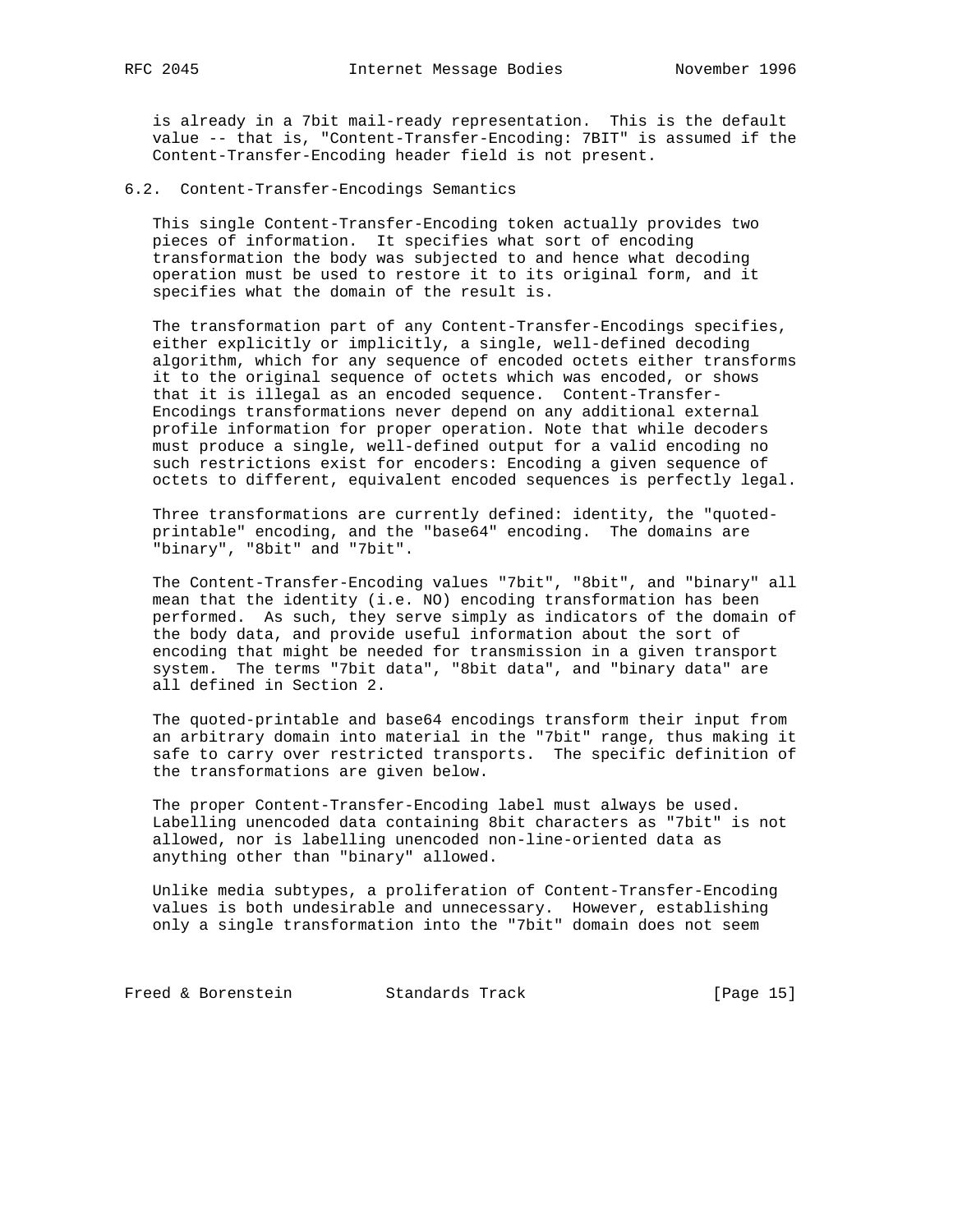possible. There is a tradeoff between the desire for a compact and efficient encoding of largely- binary data and the desire for a somewhat readable encoding of data that is mostly, but not entirely, 7bit. For this reason, at least two encoding mechanisms are necessary: a more or less readable encoding (quoted-printable) and a "dense" or "uniform" encoding (base64).

 Mail transport for unencoded 8bit data is defined in RFC 1652. As of the initial publication of this document, there are no standardized Internet mail transports for which it is legitimate to include unencoded binary data in mail bodies. Thus there are no circumstances in which the "binary" Content-Transfer-Encoding is actually valid in Internet mail. However, in the event that binary mail transport becomes a reality in Internet mail, or when MIME is used in conjunction with any other binary-capable mail transport mechanism, binary bodies must be labelled as such using this mechanism.

 NOTE: The five values defined for the Content-Transfer-Encoding field imply nothing about the media type other than the algorithm by which it was encoded or the transport system requirements if unencoded.

#### 6.3. New Content-Transfer-Encodings

 Implementors may, if necessary, define private Content-Transfer- Encoding values, but must use an x-token, which is a name prefixed by "X-", to indicate its non-standard status, e.g., "Content-Transfer- Encoding: x-my-new-encoding". Additional standardized Content- Transfer-Encoding values must be specified by a standards-track RFC. The requirements such specifications must meet are given in RFC 2048. As such, all content-transfer-encoding namespace except that beginning with "X-" is explicitly reserved to the IETF for future use.

 Unlike media types and subtypes, the creation of new Content- Transfer-Encoding values is STRONGLY discouraged, as it seems likely to hinder interoperability with little potential benefit

## 6.4. Interpretation and Use

 If a Content-Transfer-Encoding header field appears as part of a message header, it applies to the entire body of that message. If a Content-Transfer-Encoding header field appears as part of an entity's headers, it applies only to the body of that entity. If an entity is of type "multipart" the Content-Transfer-Encoding is not permitted to have any value other than "7bit", "8bit" or "binary". Even more severe restrictions apply to some subtypes of the "message" type.

Freed & Borenstein Standards Track [Page 16]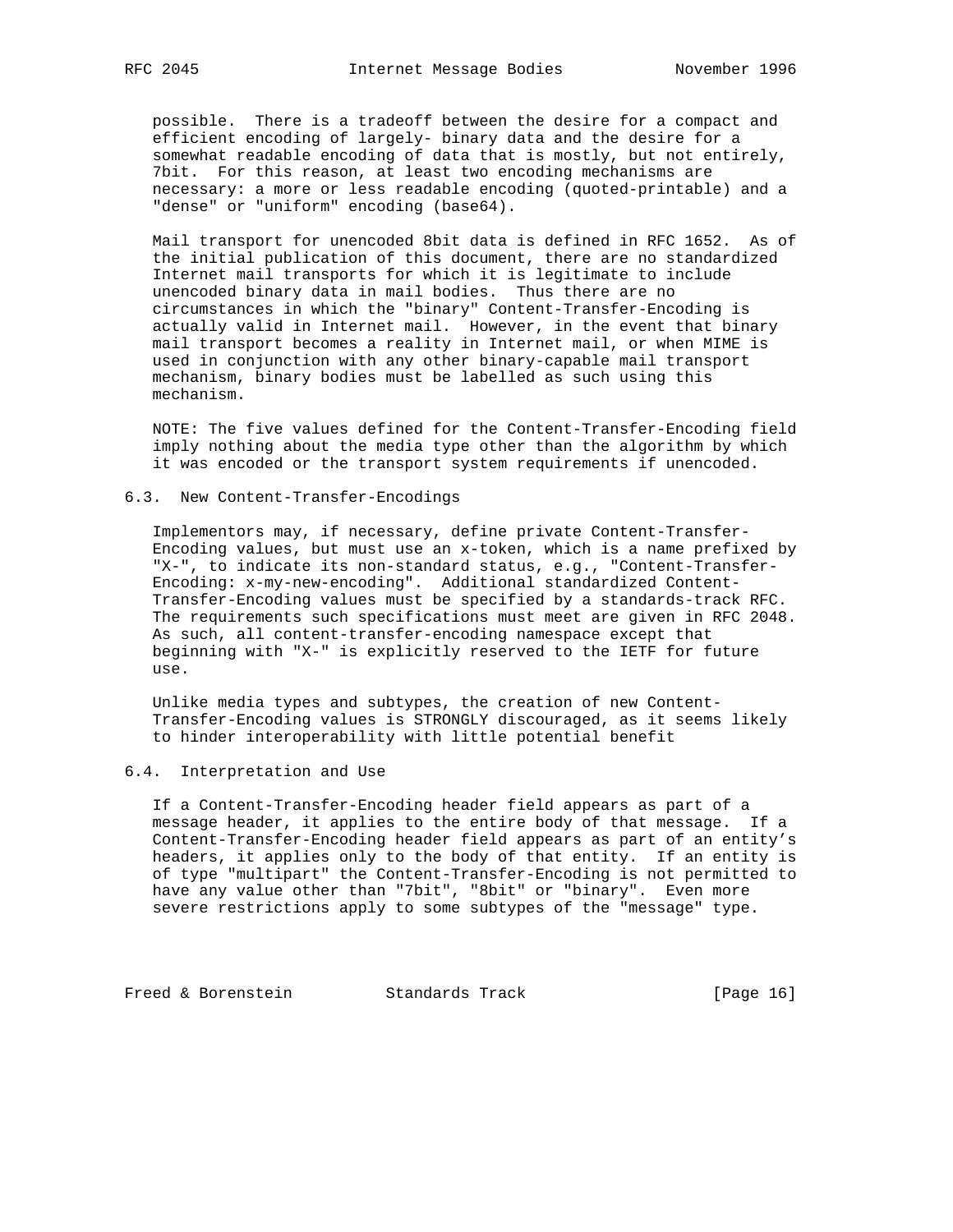It should be noted that most media types are defined in terms of octets rather than bits, so that the mechanisms described here are mechanisms for encoding arbitrary octet streams, not bit streams. If a bit stream is to be encoded via one of these mechanisms, it must first be converted to an 8bit byte stream using the network standard bit order ("big-endian"), in which the earlier bits in a stream become the higher-order bits in a 8bit byte. A bit stream not ending at an 8bit boundary must be padded with zeroes. RFC 2046 provides a mechanism for noting the addition of such padding in the case of the application/octet-stream media type, which has a "padding" parameter.

 The encoding mechanisms defined here explicitly encode all data in US-ASCII. Thus, for example, suppose an entity has header fields such as:

 Content-Type: text/plain; charset=ISO-8859-1 Content-transfer-encoding: base64

 This must be interpreted to mean that the body is a base64 US-ASCII encoding of data that was originally in ISO-8859-1, and will be in that character set again after decoding.

 Certain Content-Transfer-Encoding values may only be used on certain media types. In particular, it is EXPRESSLY FORBIDDEN to use any encodings other than "7bit", "8bit", or "binary" with any composite media type, i.e. one that recursively includes other Content-Type fields. Currently the only composite media types are "multipart" and "message". All encodings that are desired for bodies of type multipart or message must be done at the innermost level, by encoding the actual body that needs to be encoded.

 It should also be noted that, by definition, if a composite entity has a transfer-encoding value such as "7bit", but one of the enclosed entities has a less restrictive value such as "8bit", then either the outer "7bit" labelling is in error, because 8bit data are included, or the inner "8bit" labelling placed an unnecessarily high demand on the transport system because the actual included data were actually 7bit-safe.

 NOTE ON ENCODING RESTRICTIONS: Though the prohibition against using content-transfer-encodings on composite body data may seem overly restrictive, it is necessary to prevent nested encodings, in which data are passed through an encoding algorithm multiple times, and must be decoded multiple times in order to be properly viewed. Nested encodings add considerable complexity to user agents: Aside from the obvious efficiency problems with such multiple encodings, they can obscure the basic structure of a message. In particular, they can imply that several decoding operations are necessary simply

Freed & Borenstein Standards Track [Page 17]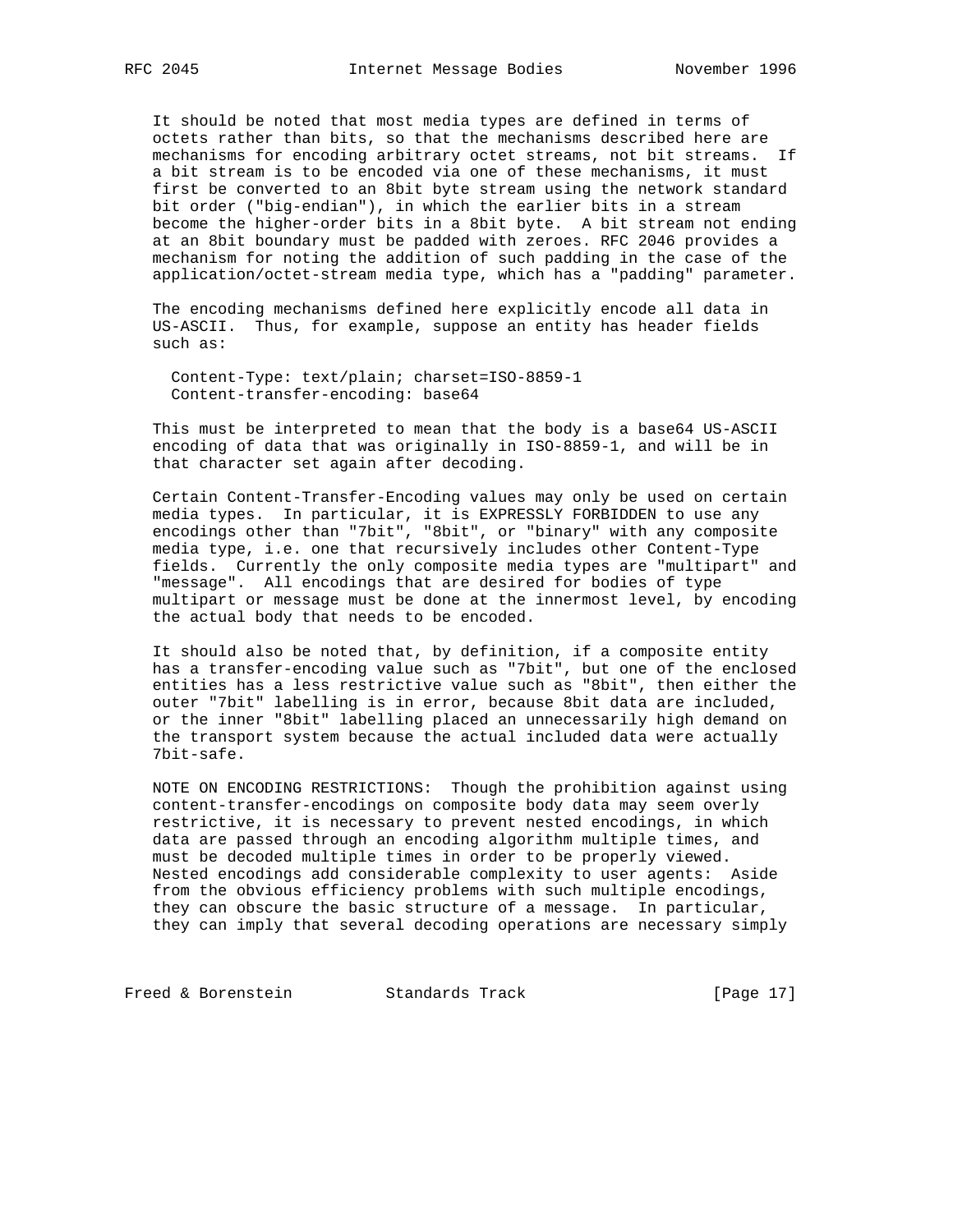to find out what types of bodies a message contains. Banning nested encodings may complicate the job of certain mail gateways, but this seems less of a problem than the effect of nested encodings on user agents.

 Any entity with an unrecognized Content-Transfer-Encoding must be treated as if it has a Content-Type of "application/octet-stream", regardless of what the Content-Type header field actually says.

 NOTE ON THE RELATIONSHIP BETWEEN CONTENT-TYPE AND CONTENT-TRANSFER- ENCODING: It may seem that the Content-Transfer-Encoding could be inferred from the characteristics of the media that is to be encoded, or, at the very least, that certain Content-Transfer-Encodings could be mandated for use with specific media types. There are several reasons why this is not the case. First, given the varying types of transports used for mail, some encodings may be appropriate for some combinations of media types and transports but not for others. (For example, in an 8bit transport, no encoding would be required for text in certain character sets, while such encodings are clearly required for 7bit SMTP.)

 Second, certain media types may require different types of transfer encoding under different circumstances. For example, many PostScript bodies might consist entirely of short lines of 7bit data and hence require no encoding at all. Other PostScript bodies (especially those using Level 2 PostScript's binary encoding mechanism) may only be reasonably represented using a binary transport encoding. Finally, since the Content-Type field is intended to be an open-ended specification mechanism, strict specification of an association between media types and encodings effectively couples the specification of an application protocol with a specific lower-level transport. This is not desirable since the developers of a media type should not have to be aware of all the transports in use and what their limitations are.

#### 6.5. Translating Encodings

 The quoted-printable and base64 encodings are designed so that conversion between them is possible. The only issue that arises in such a conversion is the handling of hard line breaks in quoted printable encoding output. When converting from quoted-printable to base64 a hard line break in the quoted-printable form represents a CRLF sequence in the canonical form of the data. It must therefore be converted to a corresponding encoded CRLF in the base64 form of the data. Similarly, a CRLF sequence in the canonical form of the data obtained after base64 decoding must be converted to a quoted printable hard line break, but ONLY when converting text data.

Freed & Borenstein Standards Track [Page 18]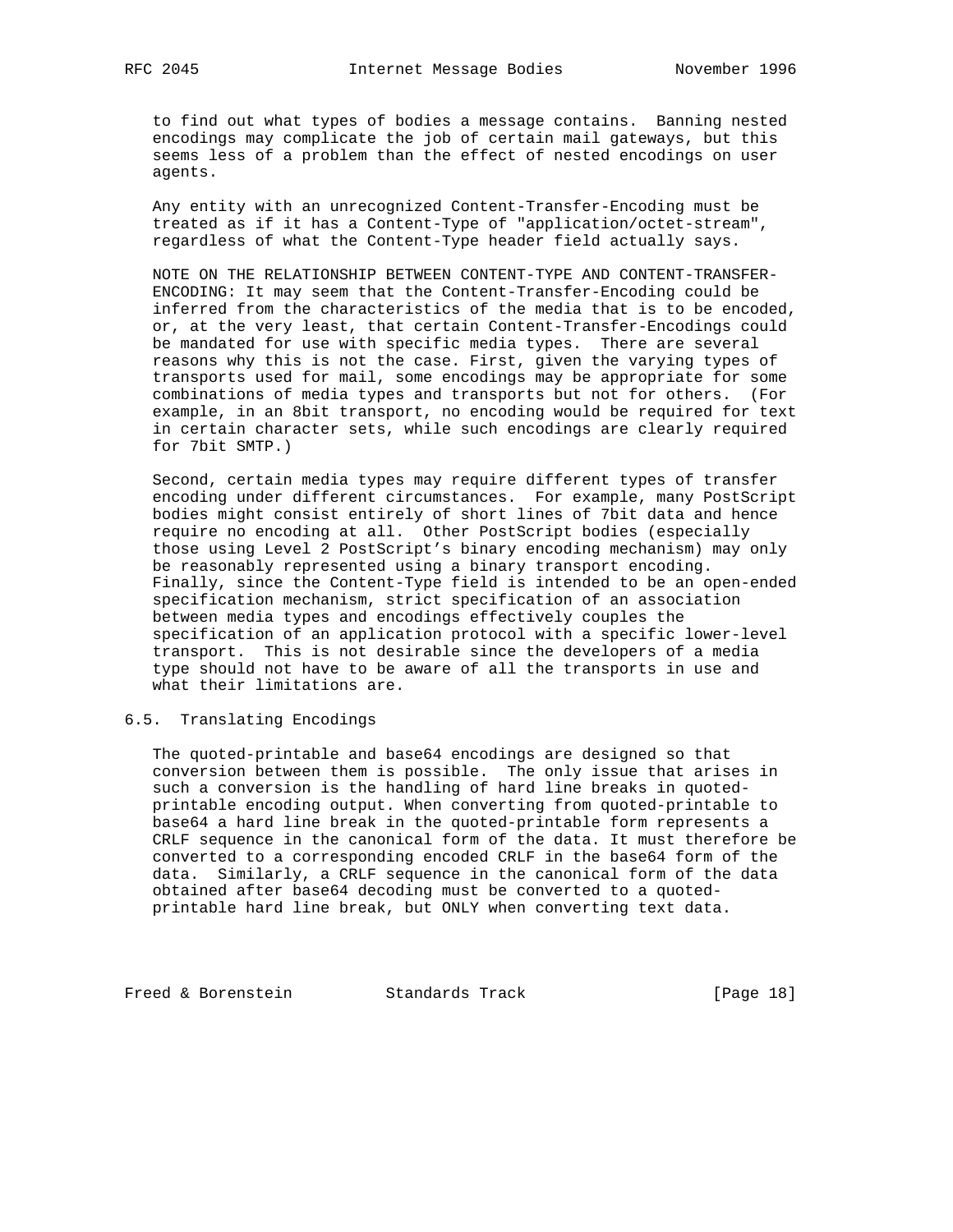# 6.6. Canonical Encoding Model

 There was some confusion, in the previous versions of this RFC, regarding the model for when email data was to be converted to canonical form and encoded, and in particular how this process would affect the treatment of CRLFs, given that the representation of newlines varies greatly from system to system, and the relationship between content-transfer-encodings and character sets. A canonical model for encoding is presented in RFC 2049 for this reason.

## 6.7. Quoted-Printable Content-Transfer-Encoding

 The Quoted-Printable encoding is intended to represent data that largely consists of octets that correspond to printable characters in the US-ASCII character set. It encodes the data in such a way that the resulting octets are unlikely to be modified by mail transport. If the data being encoded are mostly US-ASCII text, the encoded form of the data remains largely recognizable by humans. A body which is entirely US-ASCII may also be encoded in Quoted-Printable to ensure the integrity of the data should the message pass through a character-translating, and/or line-wrapping gateway.

 In this encoding, octets are to be represented as determined by the following rules:

- (1) (General 8bit representation) Any octet, except a CR or LF that is part of a CRLF line break of the canonical (standard) form of the data being encoded, may be represented by an "=" followed by a two digit hexadecimal representation of the octet's value. The digits of the hexadecimal alphabet, for this purpose, are "0123456789ABCDEF". Uppercase letters must be used; lowercase letters are not allowed. Thus, for example, the decimal value 12 (US-ASCII form feed) can be represented by "=0C", and the decimal value 61 (US- ASCII EQUAL SIGN) can be represented by "=3D". This rule must be followed except when the following rules allow an alternative encoding.
- (2) (Literal representation) Octets with decimal values of 33 through 60 inclusive, and 62 through 126, inclusive, MAY be represented as the US-ASCII characters which correspond to those octets (EXCLAMATION POINT through LESS THAN, and GREATER THAN through TILDE, respectively).
- (3) (White Space) Octets with values of 9 and 32 MAY be represented as US-ASCII TAB (HT) and SPACE characters,

Freed & Borenstein Standards Track [Page 19]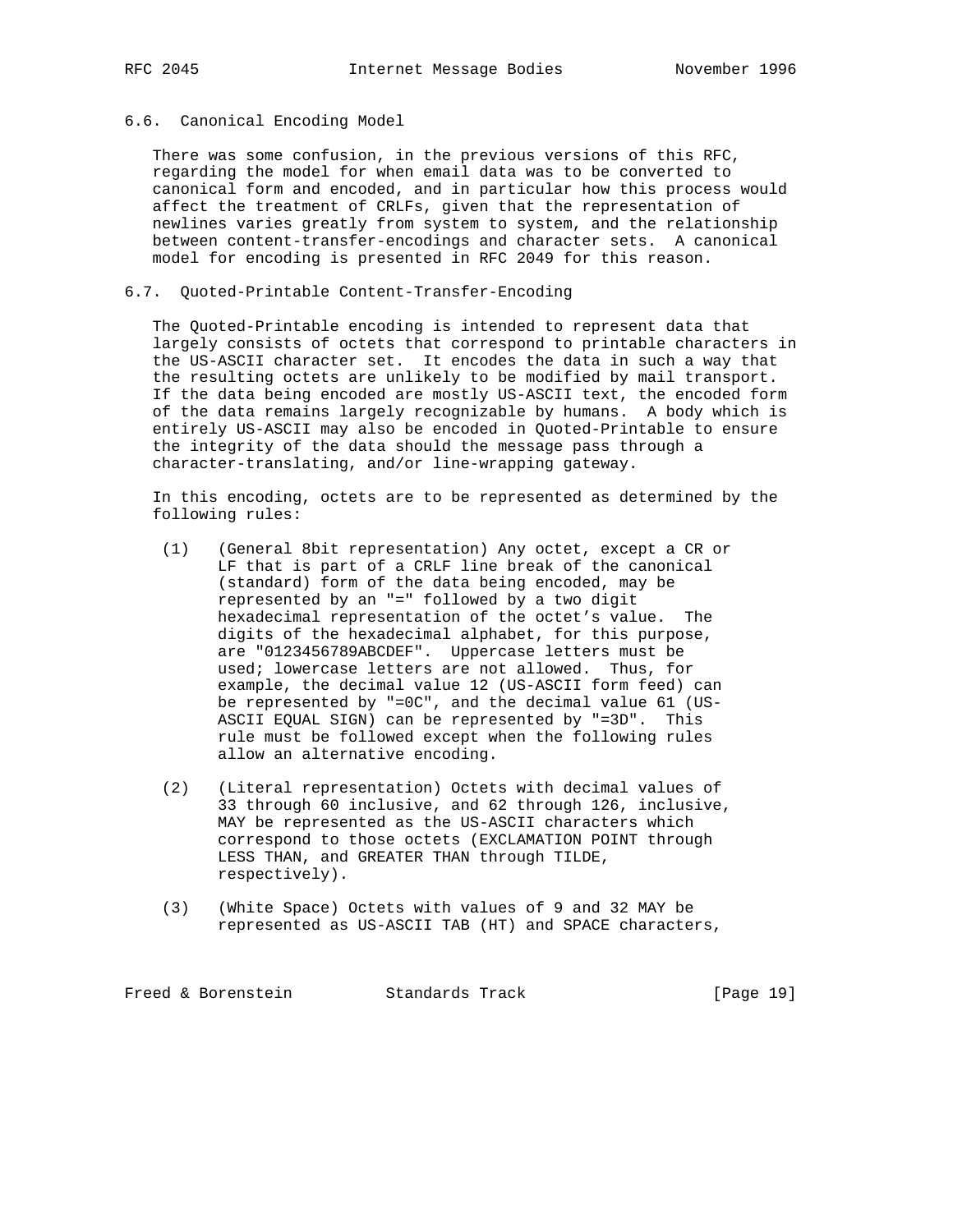respectively, but MUST NOT be so represented at the end of an encoded line. Any TAB (HT) or SPACE characters on an encoded line MUST thus be followed on that line by a printable character. In particular, an "=" at the end of an encoded line, indicating a soft line break (see rule #5) may follow one or more TAB (HT) or SPACE characters. It follows that an octet with decimal value 9 or 32 appearing at the end of an encoded line must be represented according to Rule #1. This rule is necessary because some MTAs (Message Transport Agents, programs which transport messages from one user to another, or perform a portion of such transfers) are known to pad lines of text with SPACEs, and others are known to remove "white space" characters from the end of a line. Therefore, when decoding a Quoted-Printable body, any trailing white space on a line must be deleted, as it will necessarily have been added by intermediate transport agents.

 (4) (Line Breaks) A line break in a text body, represented as a CRLF sequence in the text canonical form, must be represented by a (RFC 822) line break, which is also a CRLF sequence, in the Quoted-Printable encoding. Since the canonical representation of media types other than text do not generally include the representation of line breaks as CRLF sequences, no hard line breaks (i.e. line breaks that are intended to be meaningful and to be displayed to the user) can occur in the quoted-printable encoding of such types. Sequences like "=0D", "=0A", "=0A=0D" and "=0D=0A" will routinely appear in non-text data represented in quoted printable, of course.

 Note that many implementations may elect to encode the local representation of various content types directly rather than converting to canonical form first, encoding, and then converting back to local representation. In particular, this may apply to plain text material on systems that use newline conventions other than a CRLF terminator sequence. Such an implementation optimization is permissible, but only when the combined canonicalization-encoding step is equivalent to performing the three steps separately.

 (5) (Soft Line Breaks) The Quoted-Printable encoding REQUIRES that encoded lines be no more than 76 characters long. If longer lines are to be encoded with the Quoted-Printable encoding, "soft" line breaks

Freed & Borenstein Standards Track [Page 20]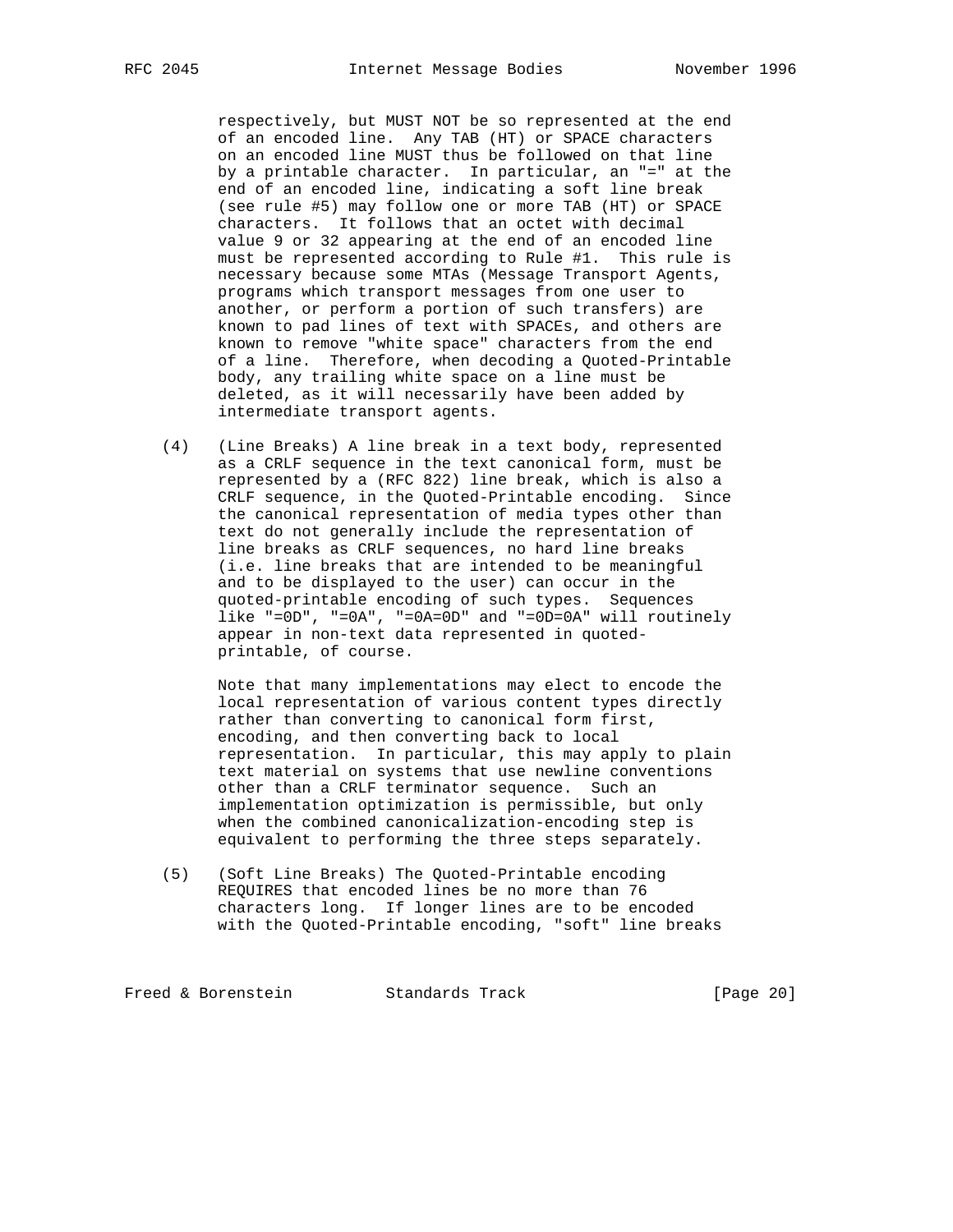must be used. An equal sign as the last character on a encoded line indicates such a non-significant ("soft") line break in the encoded text.

 Thus if the "raw" form of the line is a single unencoded line that says:

Now's the time for all folk to come to the aid of their country.

This can be represented, in the Quoted-Printable encoding, as:

 Now's the time = for all folk to come= to the aid of their country.

 This provides a mechanism with which long lines are encoded in such a way as to be restored by the user agent. The 76 character limit does not count the trailing CRLF, but counts all other characters, including any equal signs.

 Since the hyphen character ("-") may be represented as itself in the Quoted-Printable encoding, care must be taken, when encapsulating a quoted-printable encoded body inside one or more multipart entities, to ensure that the boundary delimiter does not appear anywhere in the encoded body. (A good strategy is to choose a boundary that includes a character sequence such as "=\_" which can never appear in a quoted-printable body. See the definition of multipart messages in RFC 2046.)

 NOTE: The quoted-printable encoding represents something of a compromise between readability and reliability in transport. Bodies encoded with the quoted-printable encoding will work reliably over most mail gateways, but may not work perfectly over a few gateways, notably those involving translation into EBCDIC. A higher level of confidence is offered by the base64 Content-Transfer-Encoding. A way to get reasonably reliable transport through EBCDIC gateways is to also quote the US-ASCII characters

!"#\$@[\]^'{|}˜

according to rule #1.

 Because quoted-printable data is generally assumed to be line oriented, it is to be expected that the representation of the breaks between the lines of quoted-printable data may be altered in transport, in the same manner that plain text mail has always been altered in Internet mail when passing between systems with differing newline conventions. If such alterations are likely to constitute a

Freed & Borenstein Standards Track [Page 21]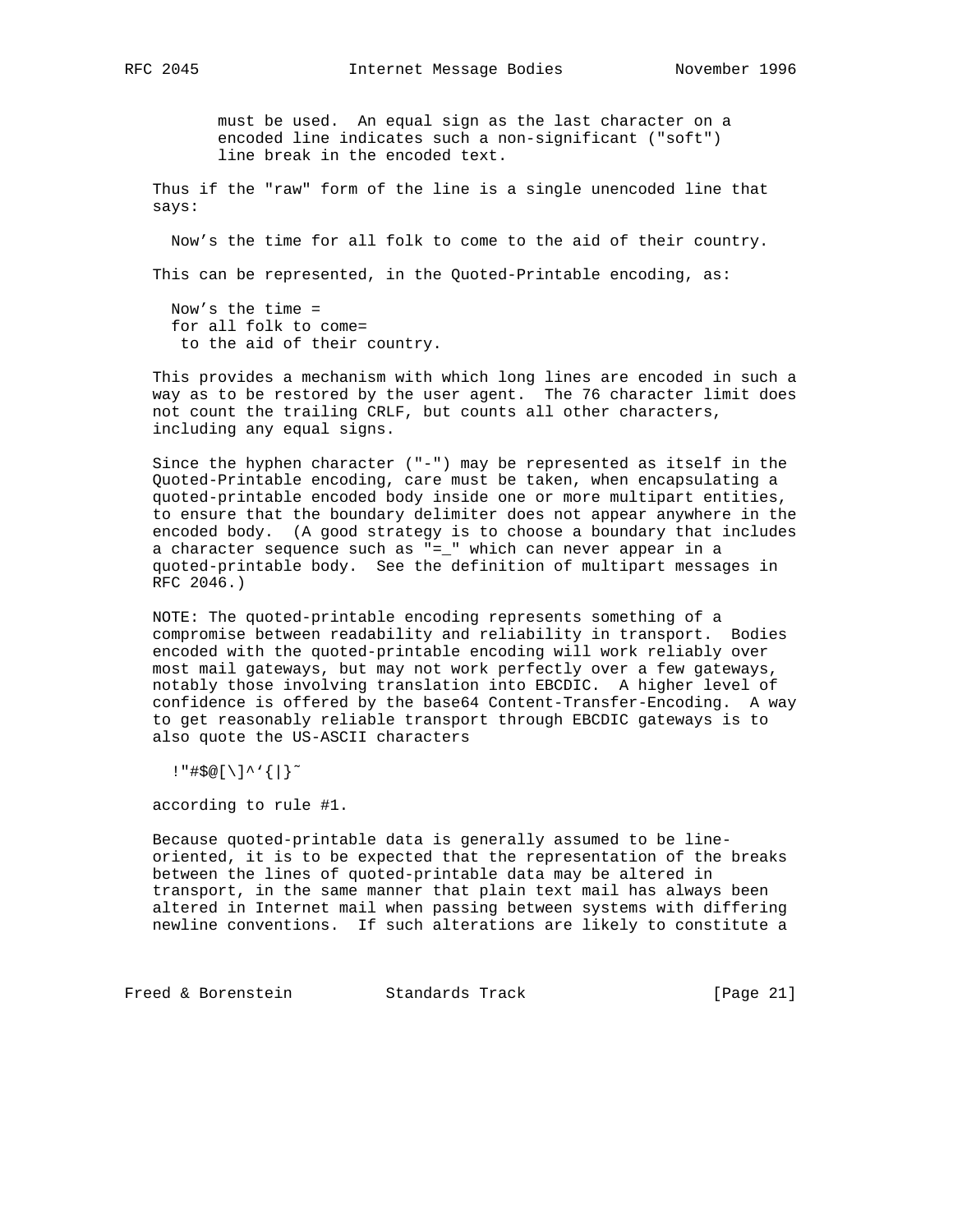corruption of the data, it is probably more sensible to use the base64 encoding rather than the quoted-printable encoding.

 NOTE: Several kinds of substrings cannot be generated according to the encoding rules for the quoted-printable content-transfer encoding, and hence are formally illegal if they appear in the output of a quoted-printable encoder. This note enumerates these cases and suggests ways to handle such illegal substrings if any are encountered in quoted-printable data that is to be decoded.

- (1) An "=" followed by two hexadecimal digits, one or both of which are lowercase letters in "abcdef", is formally illegal. A robust implementation might choose to recognize them as the corresponding uppercase letters.
- (2) An "=" followed by a character that is neither a hexadecimal digit (including "abcdef") nor the CR character of a CRLF pair is illegal. This case can be the result of US-ASCII text having been included in a quoted-printable part of a message without itself having been subjected to quoted-printable encoding. A reasonable approach by a robust implementation might be to include the "=" character and the following character in the decoded data without any transformation and, if possible, indicate to the user that proper decoding was not possible at this point in the data.
- (3) An "=" cannot be the ultimate or penultimate character in an encoded object. This could be handled as in case (2) above.
- (4) Control characters other than TAB, or CR and LF as parts of CRLF pairs, must not appear. The same is true for octets with decimal values greater than 126. If found in incoming quoted-printable data by a decoder, a robust implementation might exclude them from the decoded data and warn the user that illegal characters were discovered.
- (5) Encoded lines must not be longer than 76 characters, not counting the trailing CRLF. If longer lines are found in incoming, encoded data, a robust implementation might nevertheless decode the lines, and might report the erroneous encoding to the user.

Freed & Borenstein Standards Track [Page 22]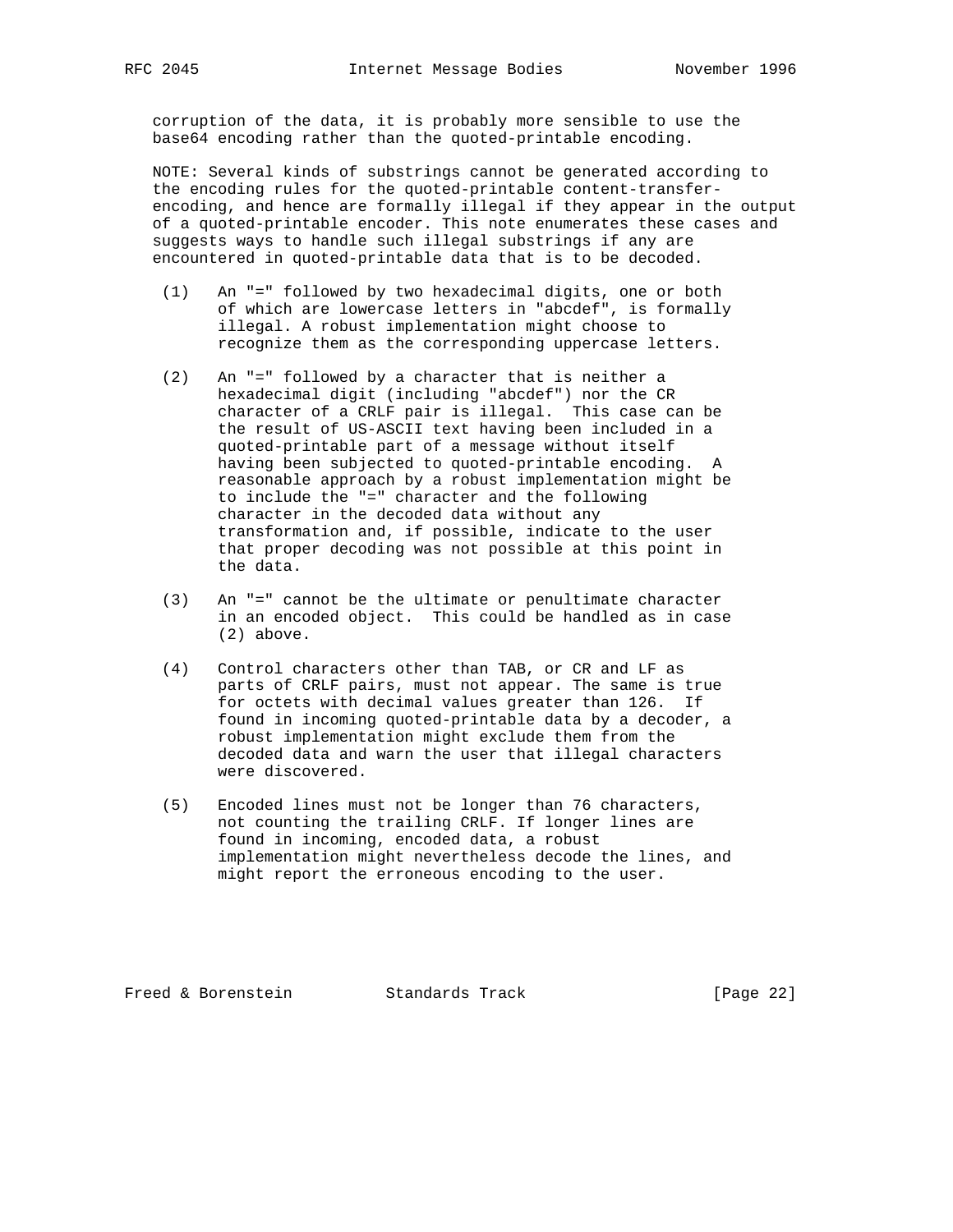WARNING TO IMPLEMENTORS: If binary data is encoded in quoted printable, care must be taken to encode CR and LF characters as "=0D" and "=0A", respectively. In particular, a CRLF sequence in binary data should be encoded as "=0D=0A". Otherwise, if CRLF were represented as a hard line break, it might be incorrectly decoded on platforms with different line break conventions.

 For formalists, the syntax of quoted-printable data is described by the following grammar:

 quoted-printable := qp-line \*(CRLF qp-line) qp-line := \*(qp-segment transport-padding CRLF) qp-part transport-padding qp-part := qp-section ; Maximum length of 76 characters qp-segment := qp-section \*(SPACE / TAB) "=" ; Maximum length of 76 characters qp-section := [\*(ptext / SPACE / TAB) ptext] ptext := hex-octet / safe-char  $safe-char := \langle \text{any octet with decimal value of 33 through} \rangle$  60 inclusive, and 62 through 126> ; Characters not listed as "mail-safe" in ; RFC 2049 are also not recommended. hex-octet := "=" 2(DIGIT / "A" / "B" / "C" / "D" / "E" / "F") ; Octet must be used for characters > 127, =, ; SPACEs or TABs at the ends of lines, and is ; recommended for any character not listed in ; RFC 2049 as "mail-safe". transport-padding := \*LWSP-char ; Composers MUST NOT generate ; non-zero length transport ; padding, but receivers MUST ; be able to handle padding ; added by message transports.

 IMPORTANT: The addition of LWSP between the elements shown in this BNF is NOT allowed since this BNF does not specify a structured header field.

Freed & Borenstein Standards Track [Page 23]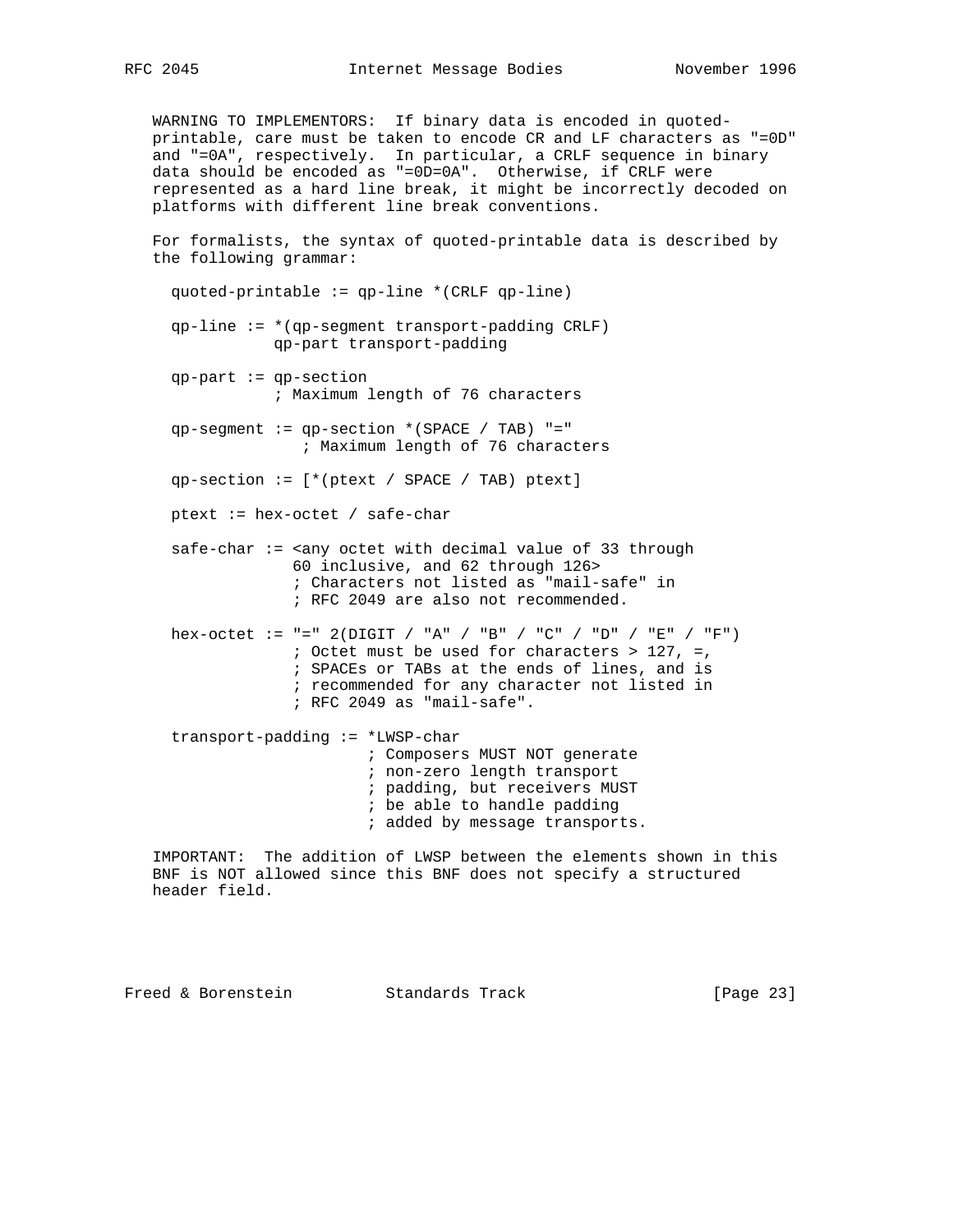### 6.8. Base64 Content-Transfer-Encoding

 The Base64 Content-Transfer-Encoding is designed to represent arbitrary sequences of octets in a form that need not be humanly readable. The encoding and decoding algorithms are simple, but the encoded data are consistently only about 33 percent larger than the unencoded data. This encoding is virtually identical to the one used in Privacy Enhanced Mail (PEM) applications, as defined in RFC 1421.

 A 65-character subset of US-ASCII is used, enabling 6 bits to be represented per printable character. (The extra 65th character, "=", is used to signify a special processing function.)

 NOTE: This subset has the important property that it is represented identically in all versions of ISO 646, including US-ASCII, and all characters in the subset are also represented identically in all versions of EBCDIC. Other popular encodings, such as the encoding used by the uuencode utility, Macintosh binhex 4.0 [RFC-1741], and the base85 encoding specified as part of Level 2 PostScript, do not share these properties, and thus do not fulfill the portability requirements a binary transport encoding for mail must meet.

 The encoding process represents 24-bit groups of input bits as output strings of 4 encoded characters. Proceeding from left to right, a 24-bit input group is formed by concatenating 3 8bit input groups. These 24 bits are then treated as 4 concatenated 6-bit groups, each of which is translated into a single digit in the base64 alphabet. When encoding a bit stream via the base64 encoding, the bit stream must be presumed to be ordered with the most-significant-bit first. That is, the first bit in the stream will be the high-order bit in the first 8bit byte, and the eighth bit will be the low-order bit in the first 8bit byte, and so on.

 Each 6-bit group is used as an index into an array of 64 printable characters. The character referenced by the index is placed in the output string. These characters, identified in Table 1, below, are selected so as to be universally representable, and the set excludes characters with particular significance to SMTP (e.g., ".", CR, LF) and to the multipart boundary delimiters defined in RFC 2046 (e.g.,  $" - " )$ .

Freed & Borenstein Standards Track [Page 24]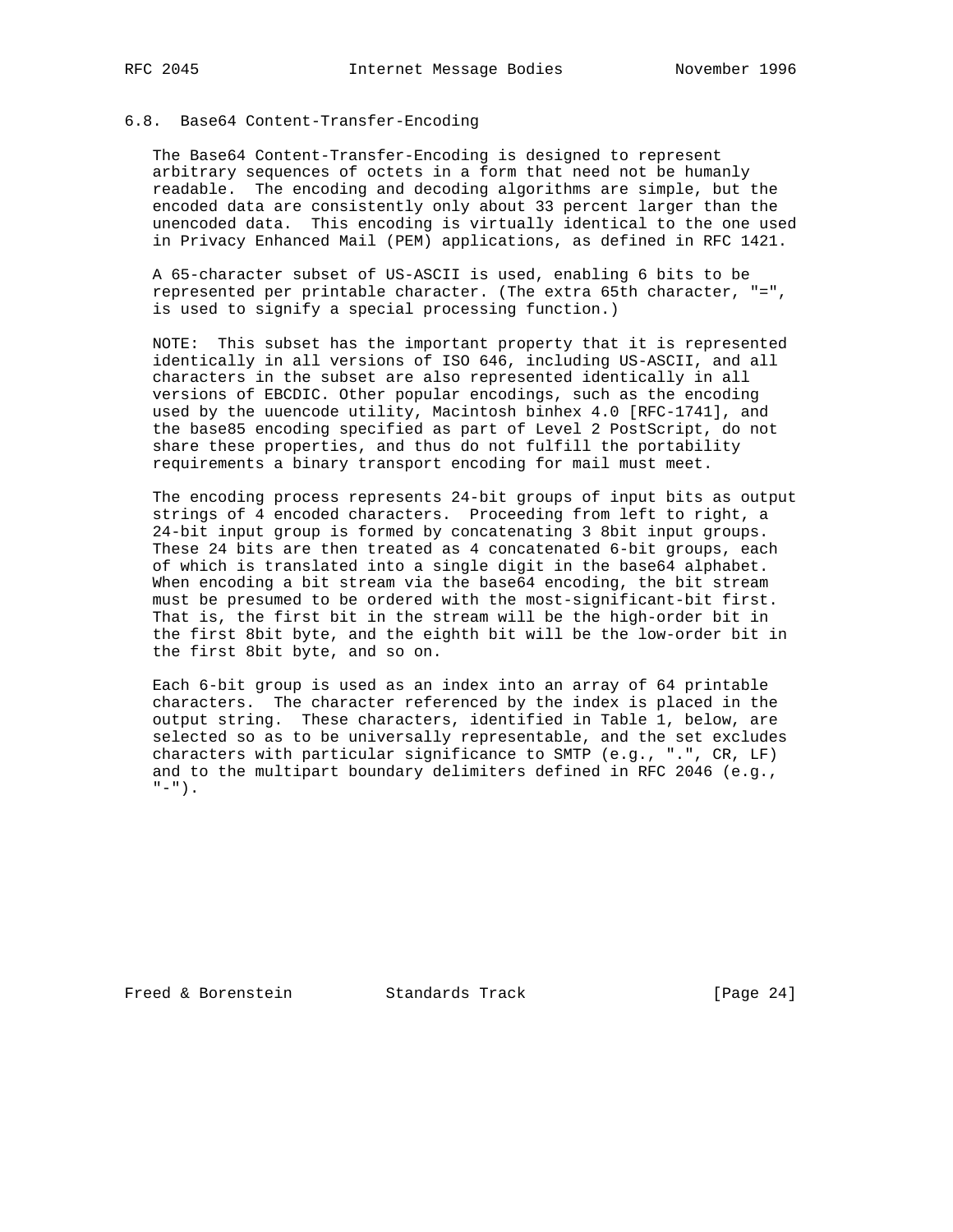|      | Value Encoding Value Encoding Value Encoding Value Encoding |                 |                 |           |  |
|------|-------------------------------------------------------------|-----------------|-----------------|-----------|--|
|      | 0 A                                                         | 17 R            | 34 i            | 51 z      |  |
|      | 1 B                                                         | 18 S            | 35j             | 52 0      |  |
|      | $2\degree$ C                                                | 19 T            | 36 k            | 53 1      |  |
|      | 3D                                                          | 20 U            | 37 1            | 54 2      |  |
|      | 4 E                                                         | 21 V            | 38 m            | 55 3      |  |
|      | 5 F                                                         | 22 W            | 39 n            | 56 4      |  |
|      | 6 G                                                         | 23 X            | 40 <sub>o</sub> | 57 5      |  |
|      | 7 H                                                         | 24 Y            | 41 p            | 58 6      |  |
|      | 8 I                                                         | 25Z             | $42 \sigma$     | 59 7      |  |
|      | 9 <sub>o</sub>                                              | 26 a            | 43r             | 60 8      |  |
| 10 K |                                                             | 27 <sub>b</sub> | 44 s            | 619       |  |
| 11 L |                                                             | 28 <sub>c</sub> | 45 t            | $62 +$    |  |
| 12 M |                                                             | 29d             | 46 u            | 63/       |  |
| 13 N |                                                             | 30 e            | 47 v            |           |  |
| 14 O |                                                             | 31 f            | 48 w            | $(pad) =$ |  |
| 15 P |                                                             | 32g             | 49 x            |           |  |
| 16 Q |                                                             | 33 h            | 50 y            |           |  |
|      |                                                             |                 |                 |           |  |

#### Table 1: The Base64 Alphabet

 The encoded output stream must be represented in lines of no more than 76 characters each. All line breaks or other characters not found in Table 1 must be ignored by decoding software. In base64 data, characters other than those in Table 1, line breaks, and other white space probably indicate a transmission error, about which a warning message or even a message rejection might be appropriate under some circumstances.

 Special processing is performed if fewer than 24 bits are available at the end of the data being encoded. A full encoding quantum is always completed at the end of a body. When fewer than 24 input bits are available in an input group, zero bits are added (on the right) to form an integral number of 6-bit groups. Padding at the end of the data is performed using the "=" character. Since all base64 input is an integral number of octets, only the following cases can arise: (1) the final quantum of encoding input is an integral multiple of 24 bits; here, the final unit of encoded output will be an integral multiple of 4 characters with no "=" padding, (2) the final quantum of encoding input is exactly 8 bits; here, the final unit of encoded output will be two characters followed by two "=" padding characters, or (3) the final quantum of encoding input is exactly 16 bits; here, the final unit of encoded output will be three characters followed by one "=" padding character.

 Because it is used only for padding at the end of the data, the occurrence of any "=" characters may be taken as evidence that the end of the data has been reached (without truncation in transit). No

Freed & Borenstein Standards Track [Page 25]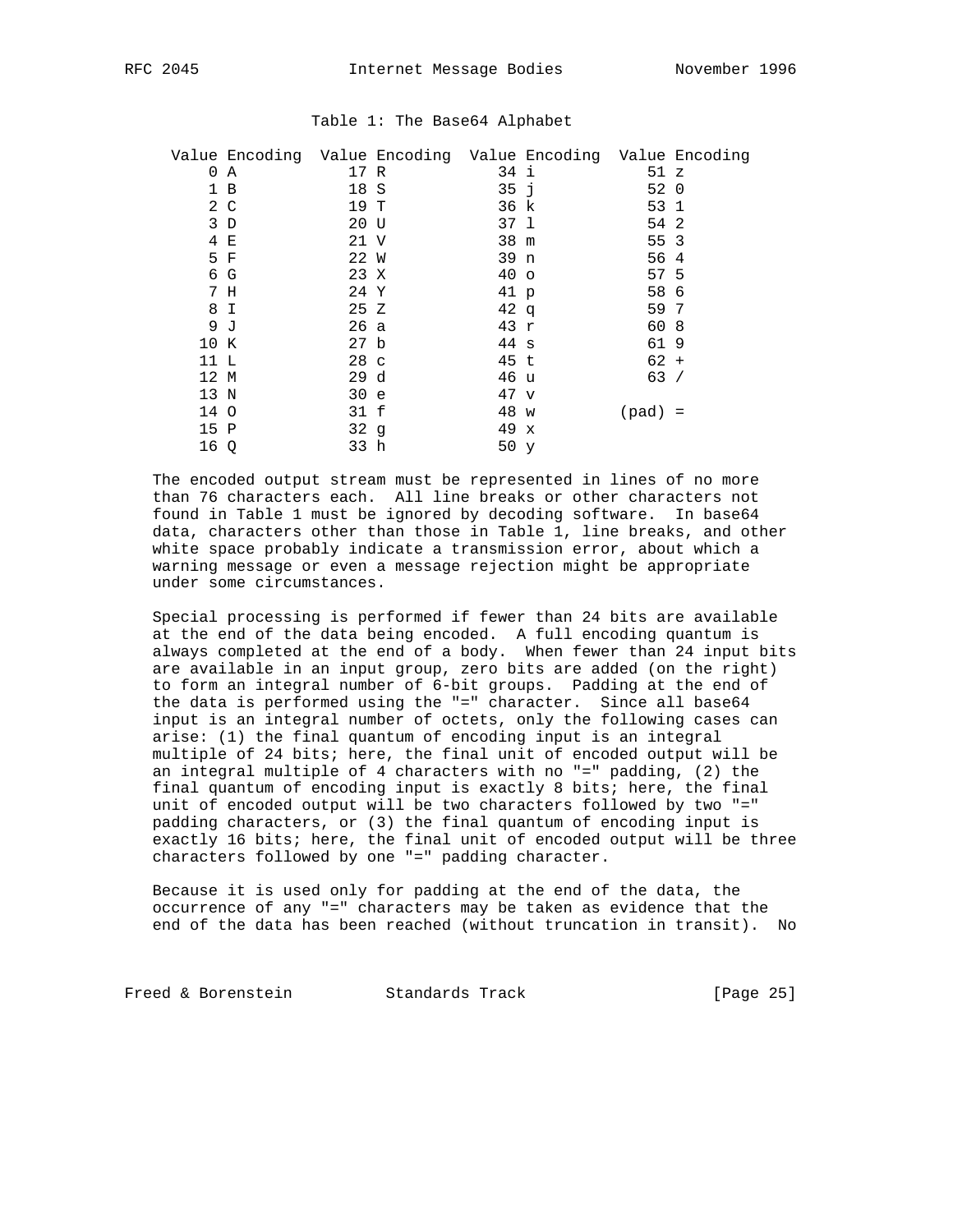such assurance is possible, however, when the number of octets transmitted was a multiple of three and no "=" characters are present.

 Any characters outside of the base64 alphabet are to be ignored in base64-encoded data.

 Care must be taken to use the proper octets for line breaks if base64 encoding is applied directly to text material that has not been converted to canonical form. In particular, text line breaks must be converted into CRLF sequences prior to base64 encoding. The important thing to note is that this may be done directly by the encoder rather than in a prior canonicalization step in some implementations.

 NOTE: There is no need to worry about quoting potential boundary delimiters within base64-encoded bodies within multipart entities because no hyphen characters are used in the base64 encoding.

7. Content-ID Header Field

 In constructing a high-level user agent, it may be desirable to allow one body to make reference to another. Accordingly, bodies may be labelled using the "Content-ID" header field, which is syntactically identical to the "Message-ID" header field:

id := "Content-ID" ":" msg-id

 Like the Message-ID values, Content-ID values must be generated to be world-unique.

 The Content-ID value may be used for uniquely identifying MIME entities in several contexts, particularly for caching data referenced by the message/external-body mechanism. Although the Content-ID header is generally optional, its use is MANDATORY in implementations which generate data of the optional MIME media type "message/external-body". That is, each message/external-body entity must have a Content-ID field to permit caching of such data.

 It is also worth noting that the Content-ID value has special semantics in the case of the multipart/alternative media type. This is explained in the section of RFC 2046 dealing with multipart/alternative.

Freed & Borenstein Standards Track [Page 26]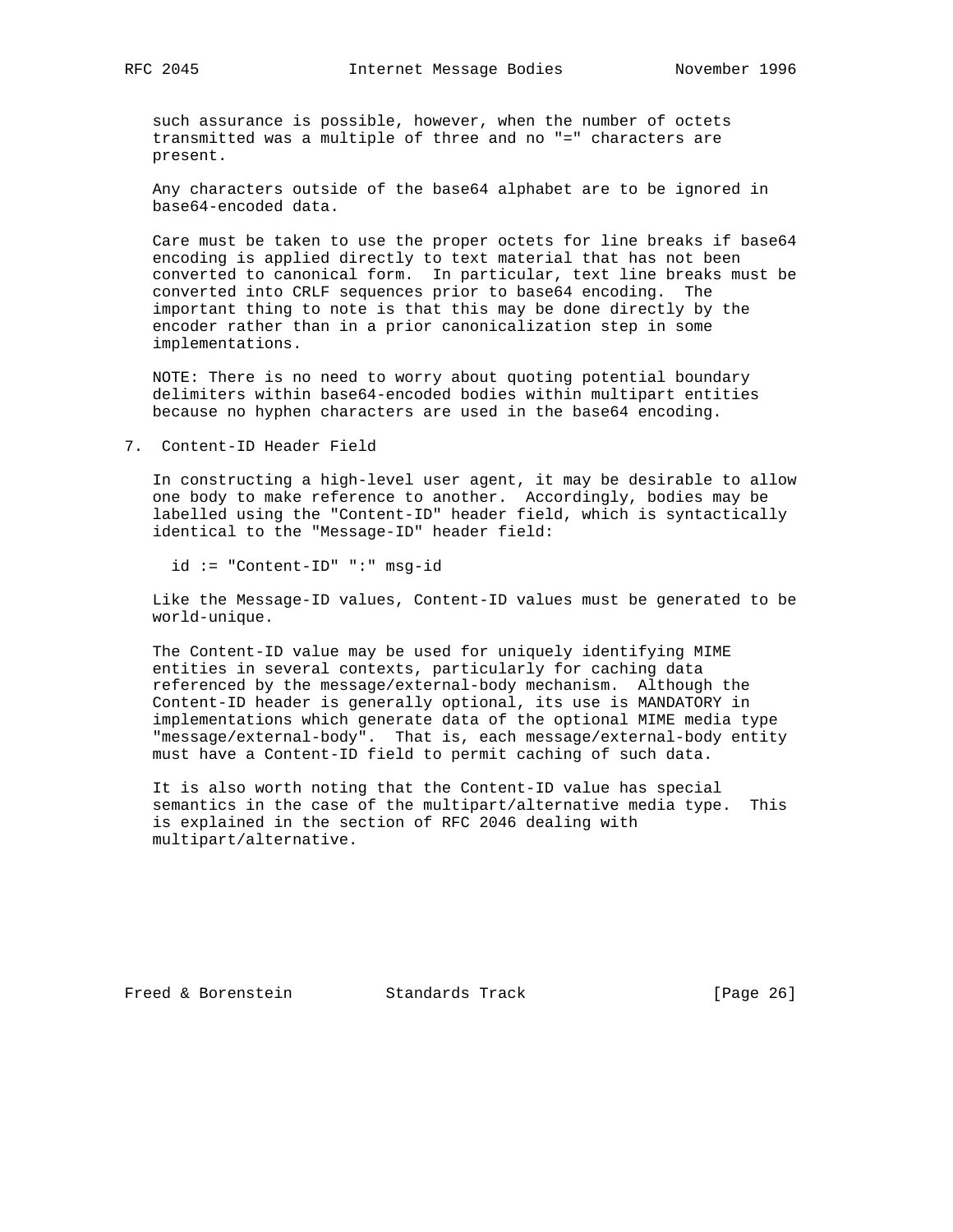8. Content-Description Header Field

 The ability to associate some descriptive information with a given body is often desirable. For example, it may be useful to mark an "image" body as "a picture of the Space Shuttle Endeavor." Such text may be placed in the Content-Description header field. This header field is always optional.

description := "Content-Description" ":" \*text

 The description is presumed to be given in the US-ASCII character set, although the mechanism specified in RFC 2047 may be used for non-US-ASCII Content-Description values.

9. Additional MIME Header Fields

 Future documents may elect to define additional MIME header fields for various purposes. Any new header field that further describes the content of a message should begin with the string "Content-" to allow such fields which appear in a message header to be distinguished from ordinary RFC 822 message header fields.

 MIME-extension-field := <Any RFC 822 header field which begins with the string "Content-">

10. Summary

 Using the MIME-Version, Content-Type, and Content-Transfer-Encoding header fields, it is possible to include, in a standardized way, arbitrary types of data with RFC 822 conformant mail messages. No restrictions imposed by either RFC 821 or RFC 822 are violated, and care has been taken to avoid problems caused by additional restrictions imposed by the characteristics of some Internet mail transport mechanisms (see RFC 2049).

 The next document in this set, RFC 2046, specifies the initial set of media types that can be labelled and transported using these headers.

11. Security Considerations

 Security issues are discussed in the second document in this set, RFC 2046.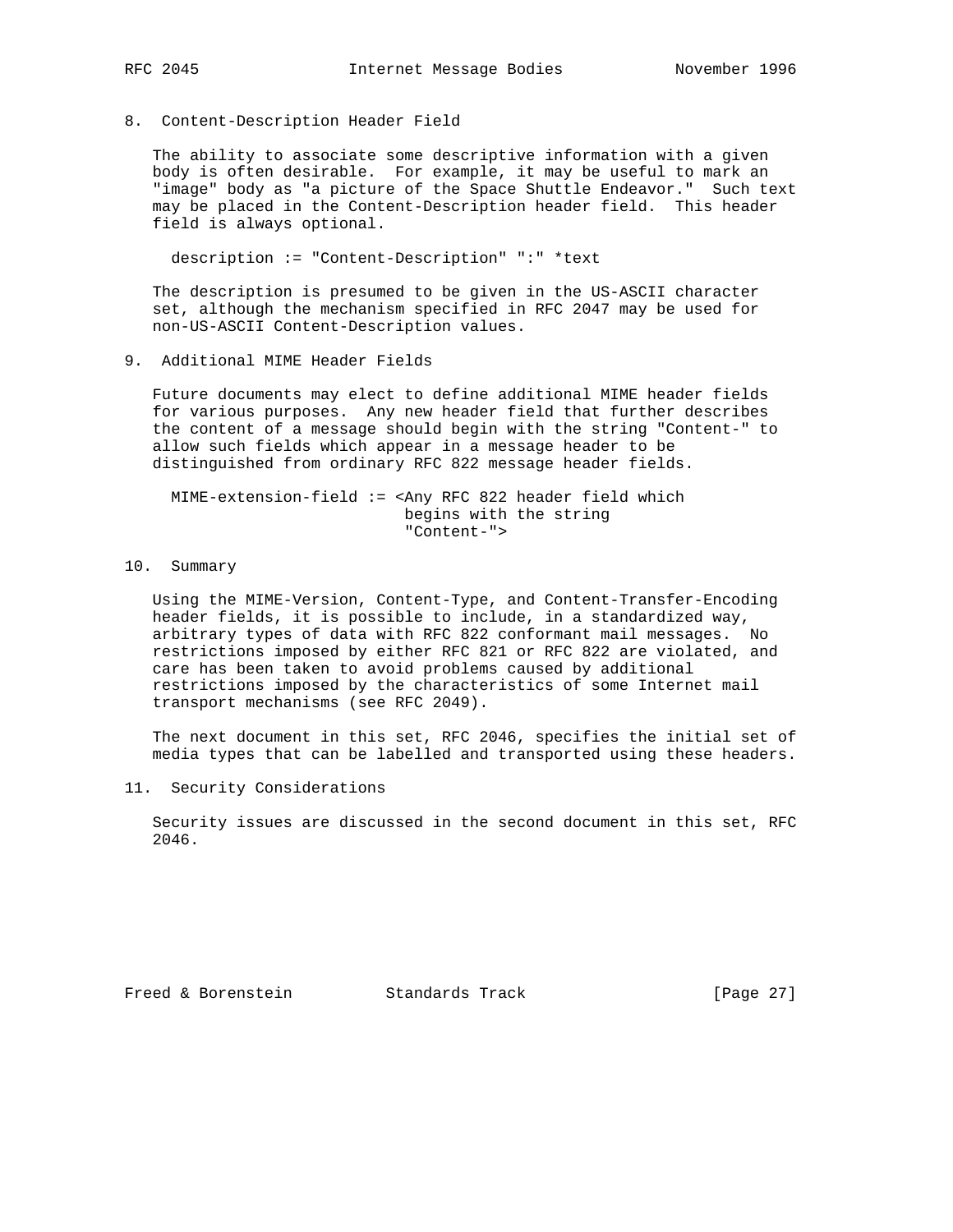12. Authors' Addresses

 For more information, the authors of this document are best contacted via Internet mail:

 Ned Freed Innosoft International, Inc. 1050 East Garvey Avenue South West Covina, CA 91790 USA

 Phone: +1 818 919 3600 Fax: +1 818 919 3614 EMail: ned@innosoft.com

 Nathaniel S. Borenstein First Virtual Holdings 25 Washington Avenue Morristown, NJ 07960 USA

 Phone: +1 201 540 8967 Fax: +1 201 993 3032 EMail: nsb@nsb.fv.com

 MIME is a result of the work of the Internet Engineering Task Force Working Group on RFC 822 Extensions. The chairman of that group, Greg Vaudreuil, may be reached at:

 Gregory M. Vaudreuil Octel Network Services 17080 Dallas Parkway Dallas, TX 75248-1905 USA

EMail: Greg.Vaudreuil@Octel.Com

Freed & Borenstein Standards Track [Page 28]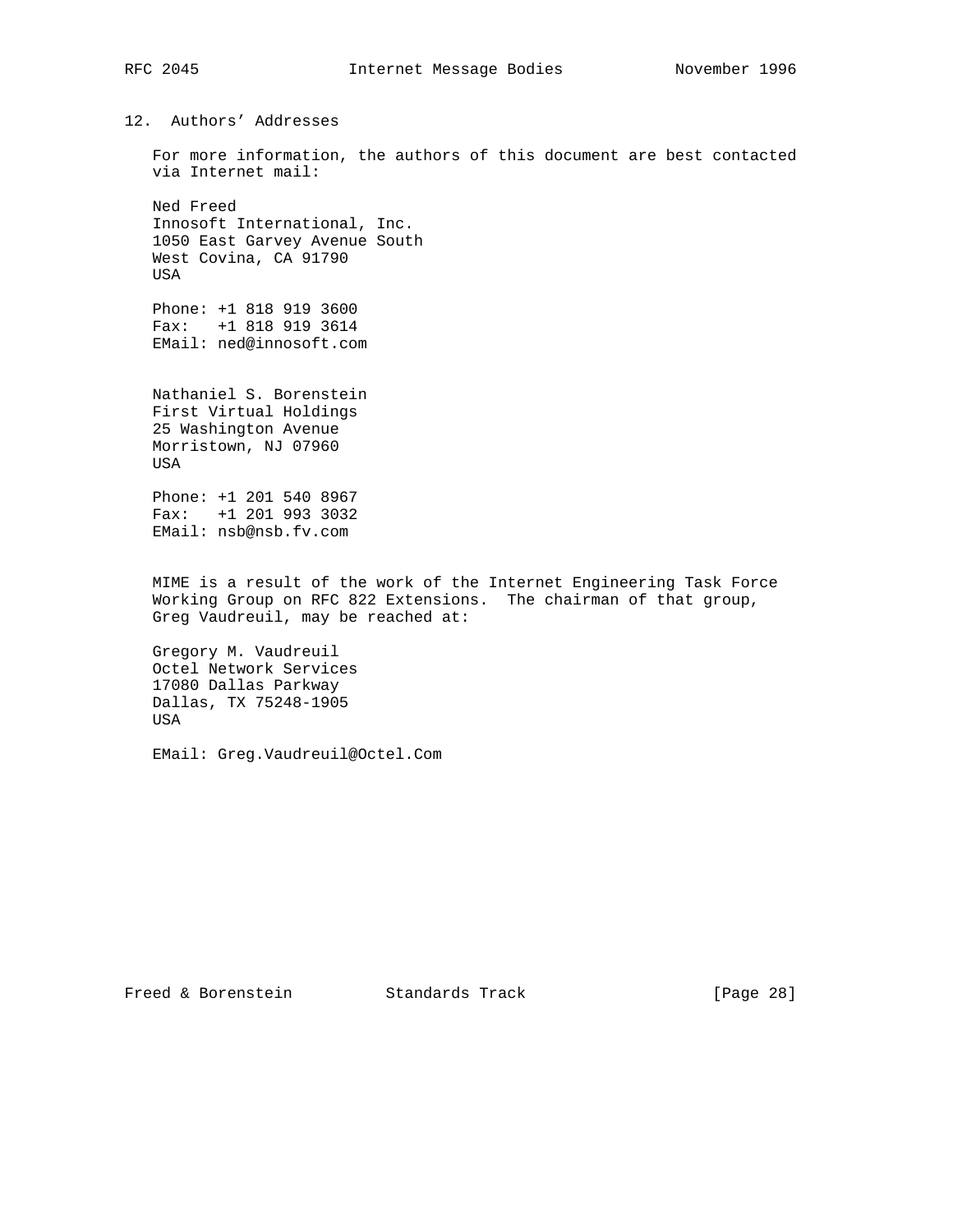```
Appendix A -- Collected Grammar
   This appendix contains the complete BNF grammar for all the syntax
   specified by this document.
  By itself, however, this grammar is incomplete. It refers by name to
   several syntax rules that are defined by RFC 822. Rather than
  reproduce those definitions here, and risk unintentional differences
  between the two, this document simply refers the reader to RFC 822
  for the remaining definitions. Wherever a term is undefined, it
  refers to the RFC 822 definition.
  attribute := token
               ; Matching of attributes
               ; is ALWAYS case-insensitive.
  composite-type := "message" / "multipart" / extension-token
  content := "Content-Type" ":" type "/" subtype
             *(";" parameter)
             ; Matching of media type and subtype
             ; is ALWAYS case-insensitive.
  description := "Content-Description" ":" *text
  discrete-type := "text" / "image" / "audio" / "video" /
                   "application" / extension-token
  encoding := "Content-Transfer-Encoding" ":" mechanism
  entity-headers := [ content CRLF ]
                    [ encoding CRLF ]
                    [ id CRLF ]
                    [ description CRLF ]
                    *( MIME-extension-field CRLF )
  extension-token := ietf-token / x-token
hex-octet := "=" 2(DIGIT / "A" / "B" / "C" / "D" / "E" / "F")
               ; Octet must be used for characters > 127, =,
               ; SPACEs or TABs at the ends of lines, and is
               ; recommended for any character not listed in
               ; RFC 2049 as "mail-safe".
  iana-token := <A publicly-defined extension token. Tokens
                of this form must be registered with IANA
                 as specified in RFC 2048.>
```
Freed & Borenstein Standards Track [Page 29]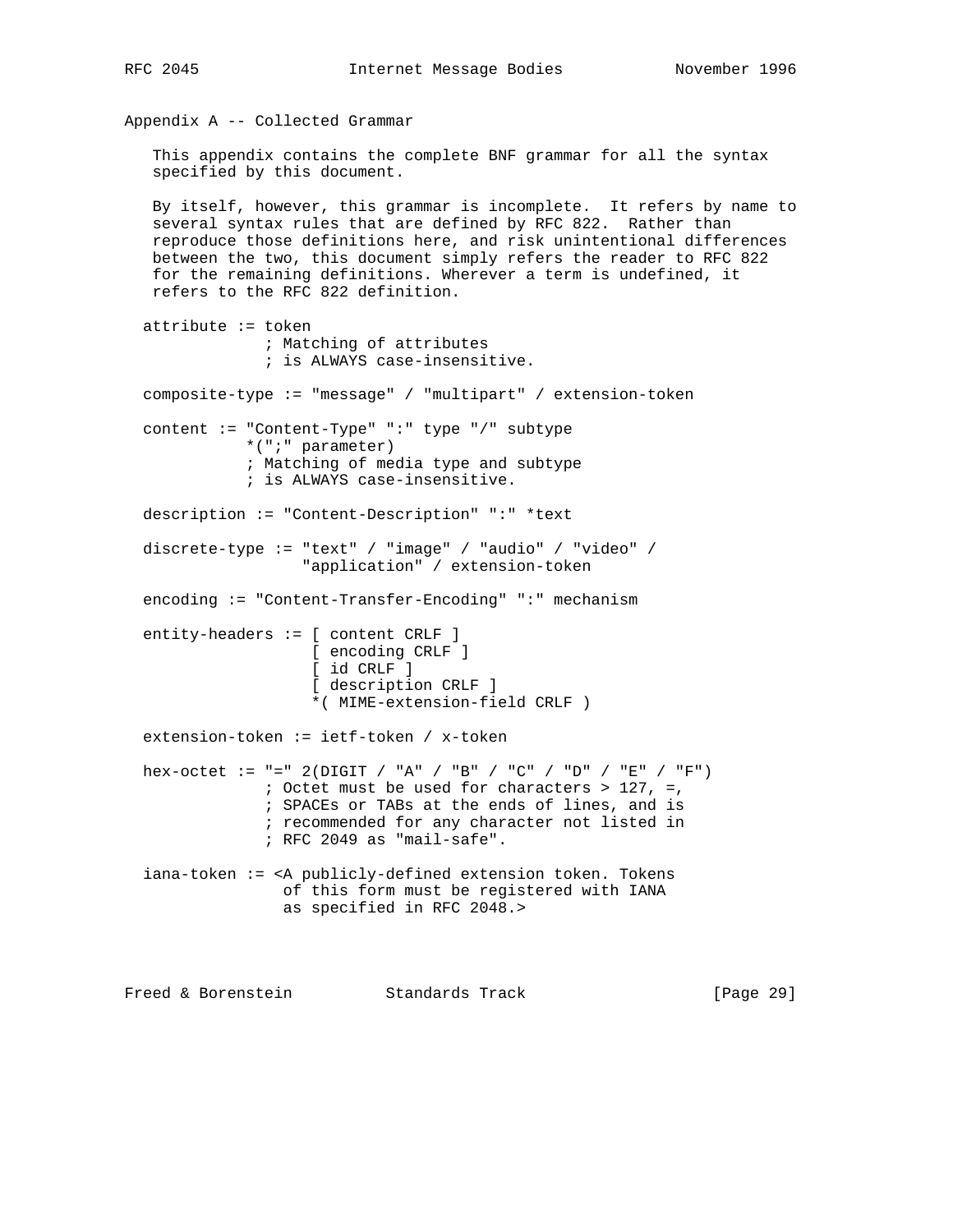ietf-token := <An extension token defined by a standards-track RFC and registered with IANA.> id := "Content-ID" ":" msg-id mechanism := "7bit" / "8bit" / "binary" / "quoted-printable" / "base64" / ietf-token / x-token MIME-extension-field := <Any RFC 822 header field which begins with the string "Content-"> MIME-message-headers := entity-headers fields version CRLF ; The ordering of the header ; fields implied by this BNF ; definition should be ignored. MIME-part-headers := entity-headers [fields] ; Any field not beginning with ; "content-" can have no defined ; meaning and may be ignored. ; The ordering of the header ; fields implied by this BNF ; definition should be ignored. parameter := attribute "=" value ptext := hex-octet / safe-char qp-line := \*(qp-segment transport-padding CRLF) qp-part transport-padding qp-part := qp-section ; Maximum length of 76 characters qp-section := [\*(ptext / SPACE / TAB) ptext] qp-segment := qp-section \*(SPACE / TAB) "=" ; Maximum length of 76 characters quoted-printable := qp-line \*(CRLF qp-line)

Freed & Borenstein Standards Track [Page 30]